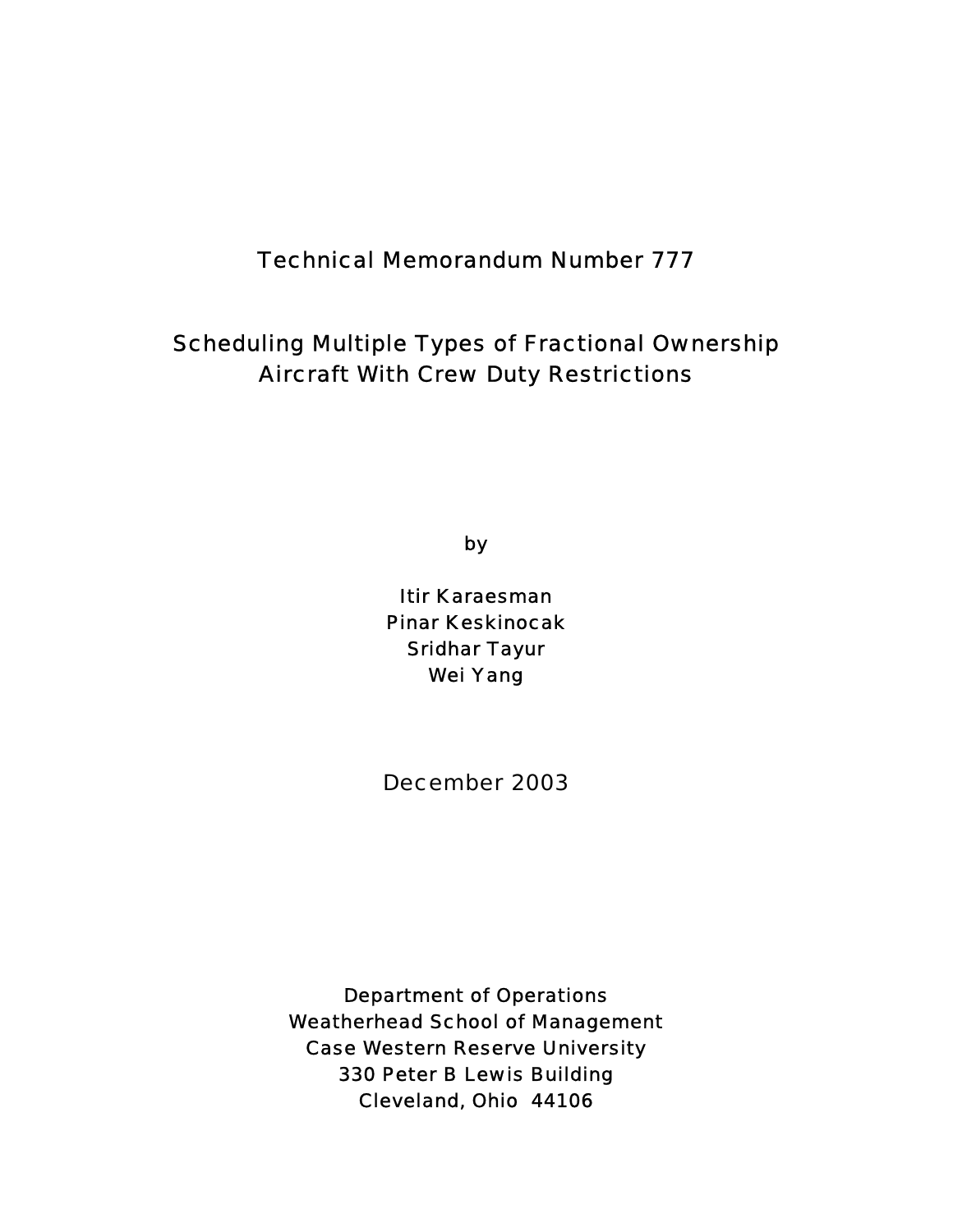# Scheduling Multiple Types of Fractional Ownership Aircraft with Crew Duty Restrictions

Itır Karaesmen <sup>∗</sup> Pınar Keskinocak † Sridhar Tayur ‡ Wei Yang §

December 2003

#### Abstract

Fractional aircraft ownership programs, where individuals or corporations own a fraction of an aircraft, have revolutionized the corporate aviation industry. Fractional management companies (FMCs) manage all aspects of aircraft operations enabling the owners to enjoy the benefits of private aviation without the associated responsibilities. We describe here the development of a decision support system for a leading FMC that considers multiple aircraft types as well as incorporates crew constraints. We developed several mathematical models and heuristics, and analyzed the models through a computational study using real data as well as randomly generated data. Our results indicate that the models are quite effective in finding optimal or near optimal solutions. The first phase of the implementation of one of these models at the FMC has led to a significant improvement in effective utilization of the aircraft (from 62% to over 70%), reduction of costs due to reduced empty moves, and hence increased profits. The second phase incorporating some of the other models is in progress, in large part due to the value created through the use of the phase 1 model.

<sup>∗</sup> Itır Karaesmen, Robert H. Smith School of Business, University of Maryland, College Park, MD, itir@umd.edu. Research supported by a grant from Division of Research and Graduate Studies at University of Maryland.

<sup>†</sup>Pınar Keskinocak, Department of Industrial and Systems Engineering, Georgia Institute of Technology, Atlanta, GA, pinar@isye.gatech.edu. Pınar Keskinocak is supported by NSF Career Award DMI-0093844.

<sup>‡</sup>Sridhar Tayur, Graduate School of Industrial Administration, Carnegie Mellon University, Pittsburgh, PA, stayur@andrew.cmu.edu

<sup>§</sup>Wei Yang, Weatherhead School of Management, Case Western Reserve University, Cleveland, OH, wxy11@cwru.edu.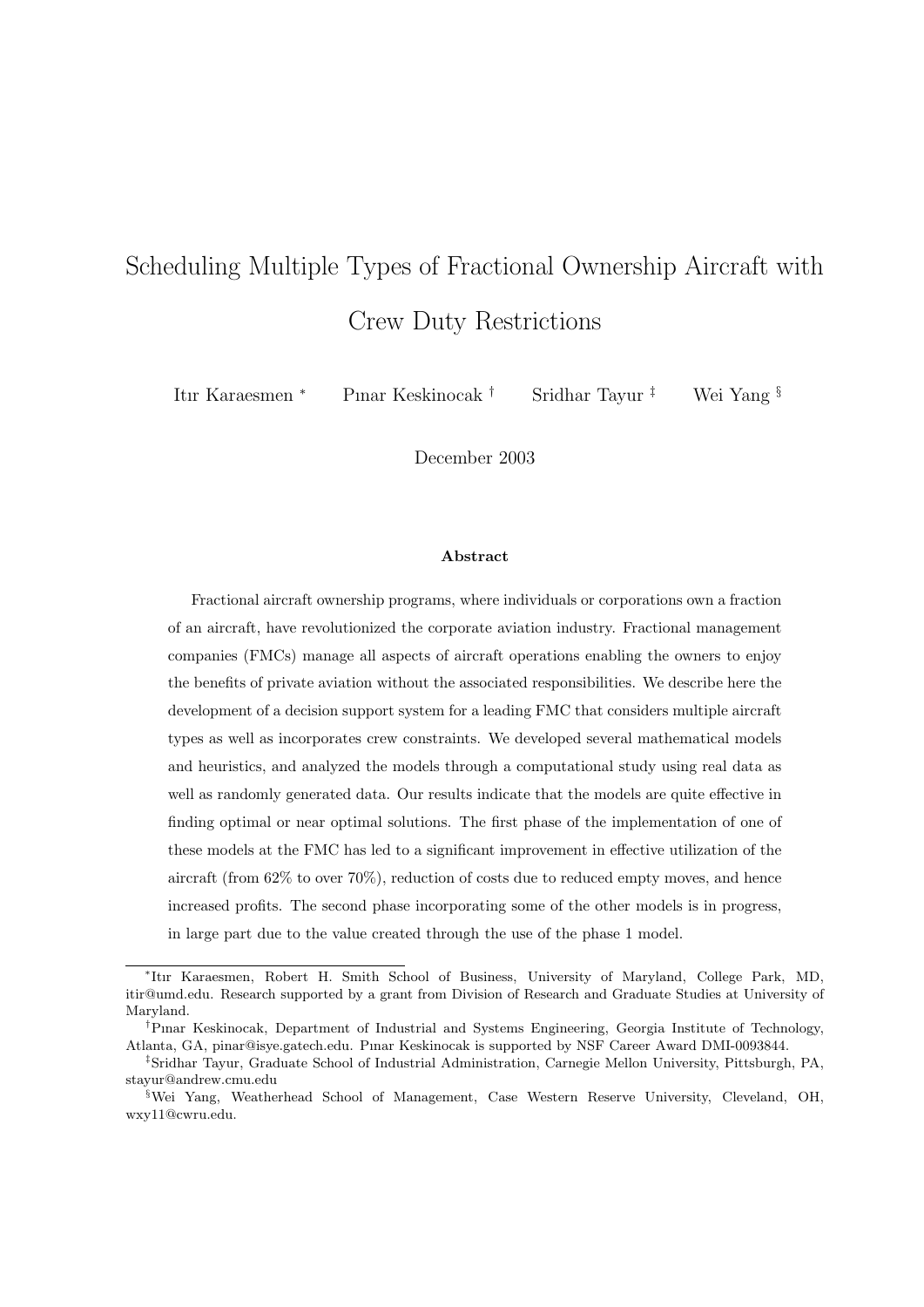## 1 Introduction

Fractional ownership programs have revolutionized the corporate aviation industry and created an exciting and rapidly growing market with a wide variety of customers, including celebrities, athletes, small and mid-sized companies who need business travels but cannot afford an entire aircraft. Some large corporations are also customers of these programs as they require supplemental flight hours in addition to their own corporate jets. According to The Wall Street Journal, the demand for fractional ownership programs has increased significantly over the past few years, and even more since the tragic events of September 11, 2001 [4]. By Spring 2002, the combined fleet of the three major fractional management companies (FMCs), NetJets, Flight Options, and Flexjet reached to 642 aircraft and the total shareholders to 5,200 from a few hundreds in late 1980s [5].

Travelers are often frustrated by commercial flights because of delays and disruptions, inflexible schedules, and safety concerns. For those looking for the convenience of a private jet and the freedom to walk away after every flight without being responsible for the aircraft, the crew, or any other aspect of aircraft operations, one option is to purchase a share of a specific aircraft from a fractional management company [7]. Under this concept, a 1/8 share entitles a customer to 100 hours of annual flight time and a  $1/2$  share licenses 400 hours [9] [19]. Requested trips are guaranteed within as short as 4 hours of notice before the departure time with access to about 5300 airports in the U.S. as opposed to only 563 served by scheduled carriers [11]. Owners have the flexibility to visit three different cities within one day and save hotel bills and overnight time away from home. This convenience and flexibility come at a price: There is a one-time ownership fee, a monthly management fee to cover maintenance, insurance, administrative and pilot expenses, and an hourly occupancy fee. For instance, in 2001 a 1/8 share of a Citation V Ultra which can seat up to 7 passengers was sold for \$0.75 million, plus \$8,196 per month and \$1,318 per hour whereas a 1/8 share of a Boeing Business Jet was sold for \$6 million plus \$41,480 per month and \$4,360 per hour [15].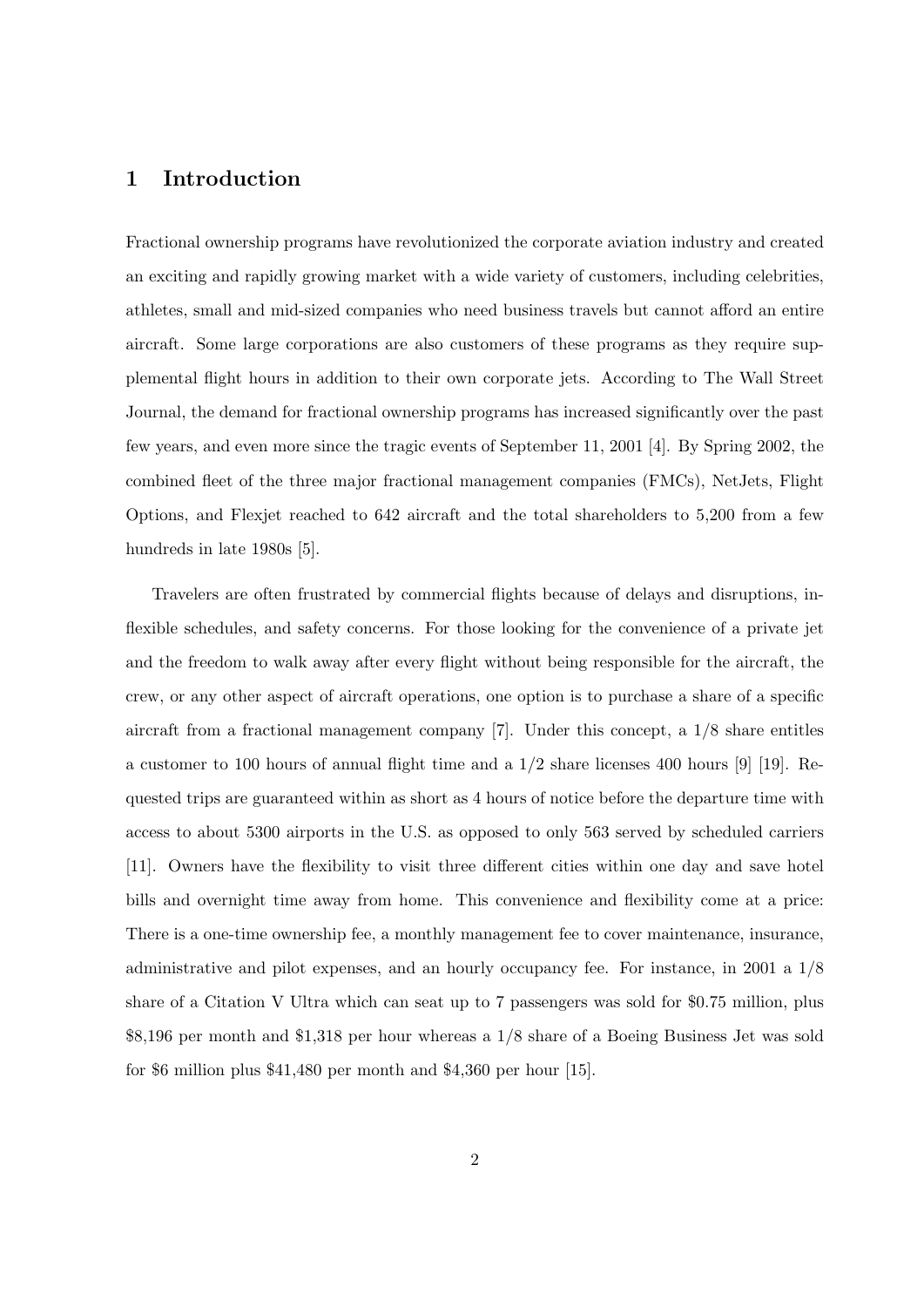Some regard FMCs as "unscheduled airlines" where the biggest challenge is orchestrating the operational requirements to meet the customers needs [18]. The aircraft and crew schedules, maintenance activities, and customer service all need to be coordinated for utmost customer satisfaction. Hence, for effective and efficient management of the rapidly growing fractional ownership programs, FMCs need to utilize computers and automated tools for their operational decisions - including aircraft scheduling, aircraft, crew and maintenance tracking, and customer support [18].

In this paper, we describe the models we developed to support the daily scheduling decisions of a major FMC. Other researchers have addressed similar applications in recent years [8][10][12]. Our contributions are four-fold. First, we extend the work of [8] by considering multiple types of aircraft as well as incorporating crew duty time constraints. Second, we complement the work of [10] and [12] by presenting alternative mathematical models and heuristics for the combined aircraft and crew scheduling problem. Third, we solve problems of significantly larger than the ones presented in [8] and [12] to address the current and anticipated future needs of the industry. Finally, the models we developed are tested on real world and randomly generated problem instances, which provide guidelines on when a model should be preferred and how effective each model is for an FMC. The first phase of the implementation at the FMC has already improved the operations significantly.

The paper follows the time line of our implementation experience at one of the largest FMCs, which does not have an internal Operations Research group. In fact, many of the practitioners at this FMC were initially skeptical of a decision support tool that relied on Operations Research, largely due their lack of experience with such tools. For this reason, we decided to break the project into two phases: a first phase, where a model and solution technique would be implemented rapidly at the production level for the schedulers to use. As they became familiar with the tool, and the value created could be quantified, the skepticism was replaced with enthusiasm for more advanced features. At the same time, the FMC merged with another to double its size, thus requiring a superior formulation and solution technique.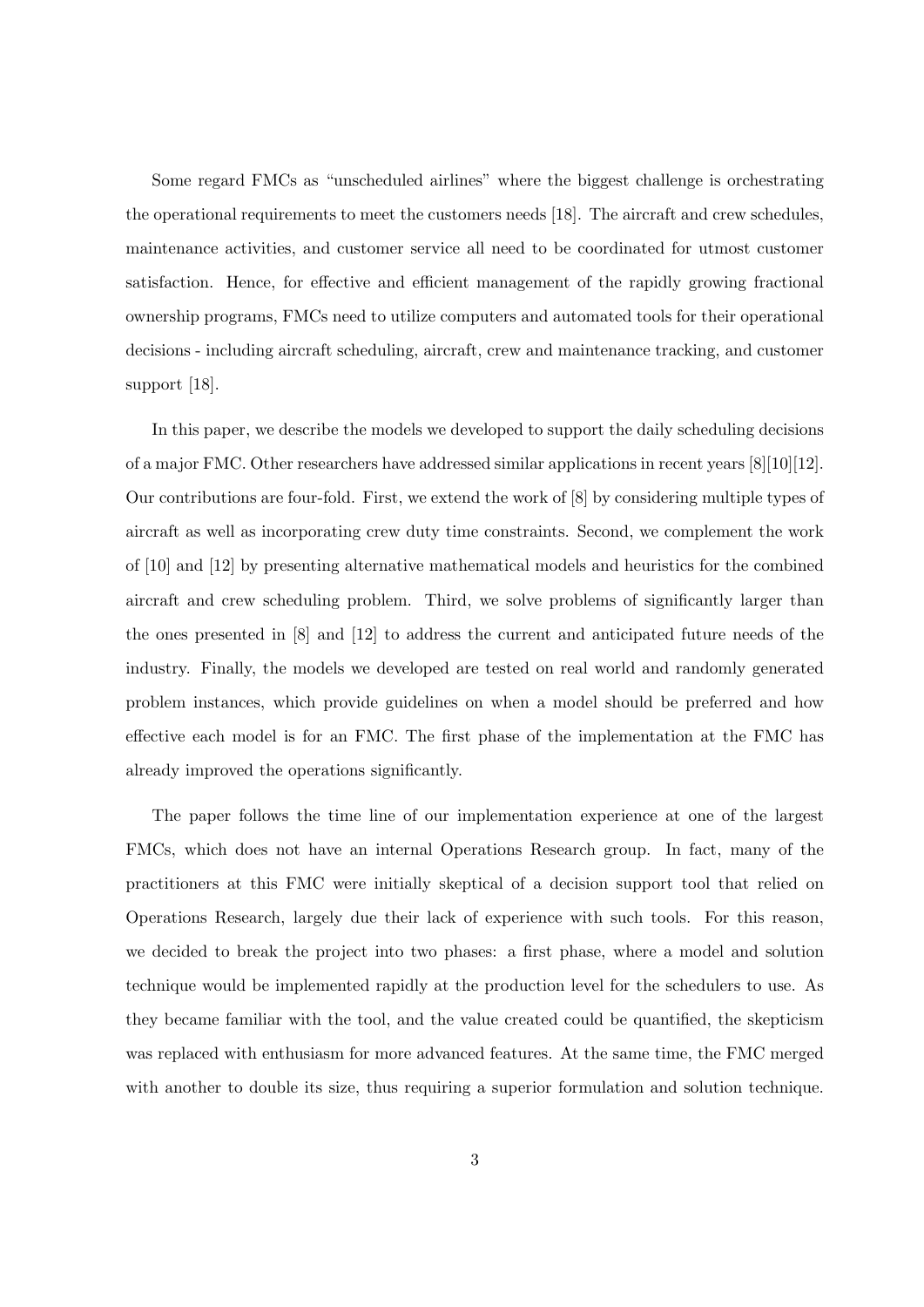The success of phase 1 has led to phase 2 analysis and implementation.

The paper is organized as follows: Section 2 describes the challenges in aircraft and crew management. Section 3 introduces the decision support tool. We discuss the implementation and present the mathematical models for solving the aircraft scheduling problem in Section 4. Section 5 introduces the combined aircraft and crew scheduling problem; a heuristic and two exact models for the problem are discussed. The advantages and disadvantages of each approach are analyzed with computational experiments. Finally, we conclude in Section 6 and propose directions for future work.

# 2 Aircraft and Crew Management

To request a flight, a fractional owner calls the FMC and specifies the departure time, departure location and destination. The FMC checks the aircraft and crew availability and arranges transportation services. At any point in time, the aircraft in the fleet may be at several different locations or airborne, and the ones ready for service may have to be repositioned from their current locations to the trip departure locations to serve the customer. Although the customer pays for the actual travel time, the FMC bears the repositioning cost.

There are multiple types of aircraft in the fleet differing in speed, seating capacity and operational cost. Most customers own a particular type of aircraft together with other coowners. When the owners of an aircraft type request services within the same time window, schedulers may have to "downgrade" or "upgrade" some customers to different types of aircraft based on their preferences. However, downgrades undermine owners' goodwill while upgrades cost more for the FMC. Any trip request that cannot be met by company jets is satisfied by subcontracting to charter companies. Using a charter is significantly more expensive than using any of the company aircraft and the FMC bears the additional cost.

Not all the aircraft may be available to serve on a particular day because of periodic aircraft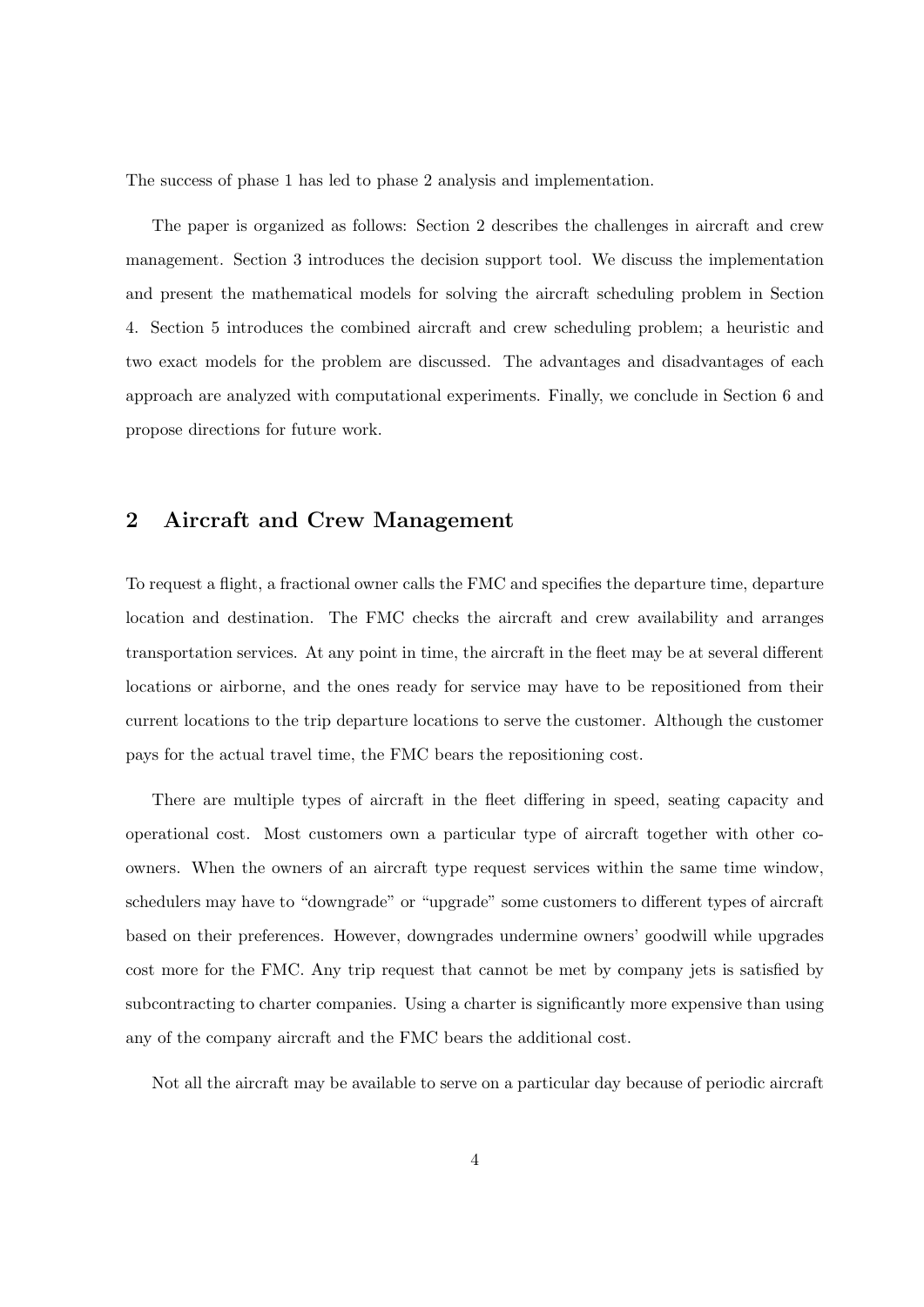maintenance. Each aircraft must go through maintenance every three to five days. Maintenance takes place at specified locations and time periods determined by the FMC's Maintenance Department. In addition to maintenance, aircraft schedules must be coordinated with crew duty time constraints under the Federal Aviation Administration (FAA) regulations. Therefore managing the aircraft and crew is a multi-dimensional game for an FMC with the objectives of (i) minimizing empty aircraft moves and subcontracts, (ii) satisfying maintenance restrictions, (iii) meeting FAA regulations for the crew, and (iv) meeting customer requests on time. Note that the scheduling problem faced by the FMC is "hard": Even without any consideration of the crew, scheduling the aircraft with maintenance restrictions is NP-complete [8].

In many FMCs, due to flight safety concerns and the operational convenience of rotating the crew (see [10] for a detailed discussion), each aircraft and its crew are coupled together and regarded as a single entity for scheduling purposes. Hence, an aircraft is one operational unit that has to meet both maintenance restrictions and crew duty time limits. This approach is accepted by the FMC we worked with because of its consistency with the current practices in the industry and its simplicity in implementation.

Scheduling fractional ownership aircraft is first studied by [8]. The authors focus on a problem with only one type of aircraft that has maintenance and pre-scheduled trip restrictions. They show that the scheduling problem without pre-scheduled trips and maintenance restrictions is polynomially solvable, and the problem is NP-complete when either of these exists. They report computational results for problems with up to 30 aircraft and 100 trips and compare the performance of a heuristic they developed to an exact mixed integer programming (MIP) solution computed by ILOG CPLEX. They do not consider crew related issues.

In [12] a decision support tool is developed for scheduling charter aircraft considering crew availability and multiple types of aircraft. The author proposes a set partitioning model to obtain optimal schedules where the cost of flying company aircraft, subcontracts and the penalties associated with idle company aircraft are to be minimized. To solve the problem, he generates a large set of good feasible candidate schedules for each aircraft, and uses a customized set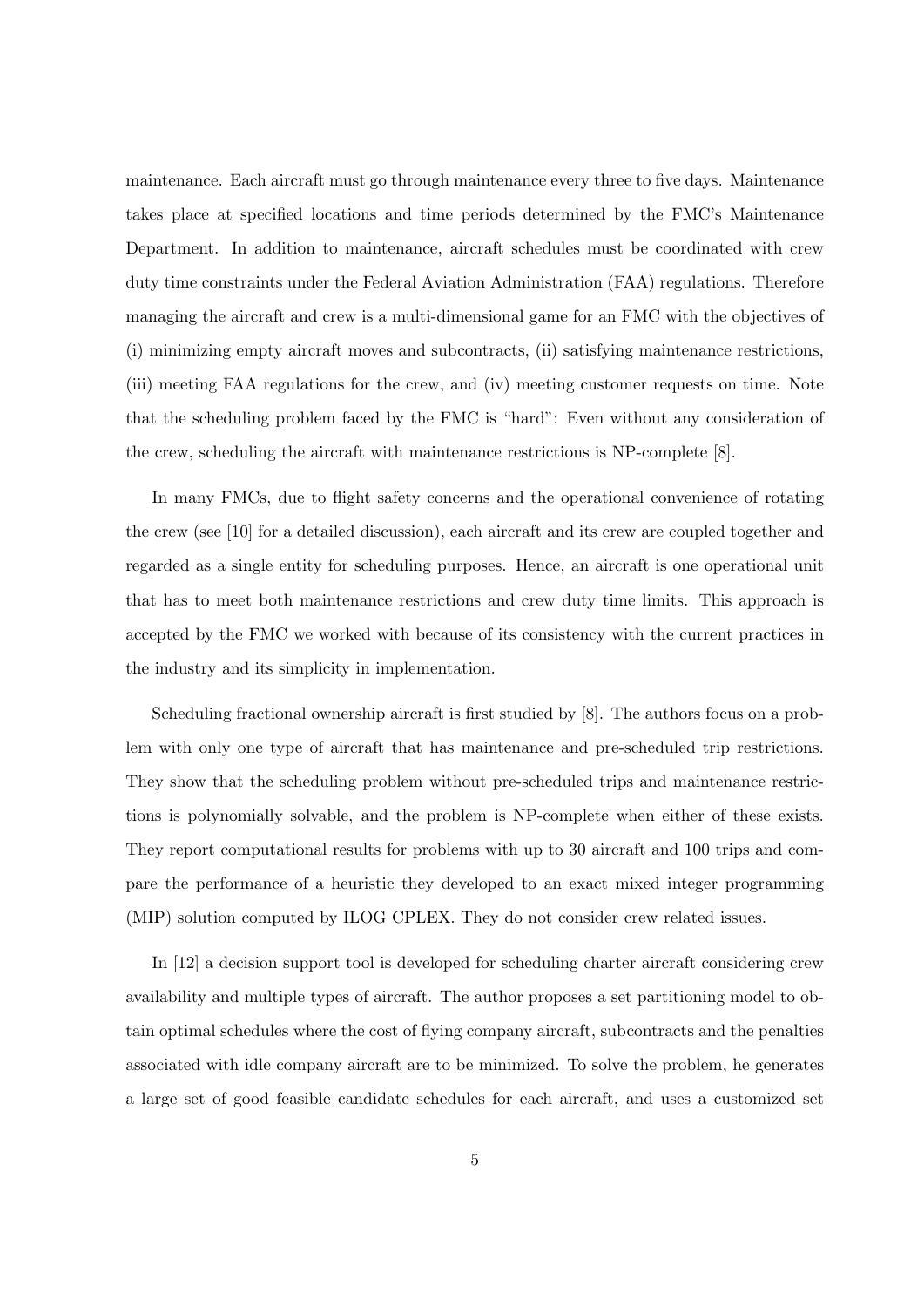partitioning solver. The effect of the length of the scheduling horizon is tested by solving problems for 24-hour, 36-hour and 48-hour long planning horizons, where 24-36 hours prove most effective. Computation times for at most 48 aircraft and 98 trips are reported.

The authors of [10] describe a decision support tool for fractional aircraft and crew scheduling where each aircraft and its crew are coupled. Schedules are restricted by crew daily work/rest periods and maintenance requirements. They model the problem as a 0-1 integer program, which, incorporated into a decision support tool, provides exact solutions using ILOG CPLEX. They discuss how the tool can be used to resolve problems and/or do sensitivity analysis by fixing aircraft-trip assignments. No computation times are reported.

# 3 Scheduling Decision Support Tool

Traditionally, the daily schedules for the aircraft were manually prepared by experienced schedulers in the company. To meet the needs for future expansion and become more competitive in the industry, the FMC decided to automate scheduling decisions and use an optimization based approach. Without an internal Operations Research group, the company does not have the ability to maintain sophisticated mathematical models and algorithms. A general purpose, commercial solver is preferred along with flexible, module based scheduling solutions that can be upgraded or enhanced easily when appropriate. The FMC focuses on simplicity in development, implementation and maintenance, and wants to stay away, to the extent possible, from customized, sophisticated heuristics.

A decision support tool – FlightOptimizer – has been developed for managing aircraft scheduling, maintenance tracking, and flight release. FlightOptimizer can create a daily schedule from scratch, manually modify an existing schedule to incorporate new trips and flight changes, and evaluate the cost of a schedule and the utilization rate of the fleet. The architecture of FlightOptimizer, which is designed to be highly flexible for future enhancements, is shown in Figure 1. FlightOptimizer consists of three modules – Optimizer Preparation Unit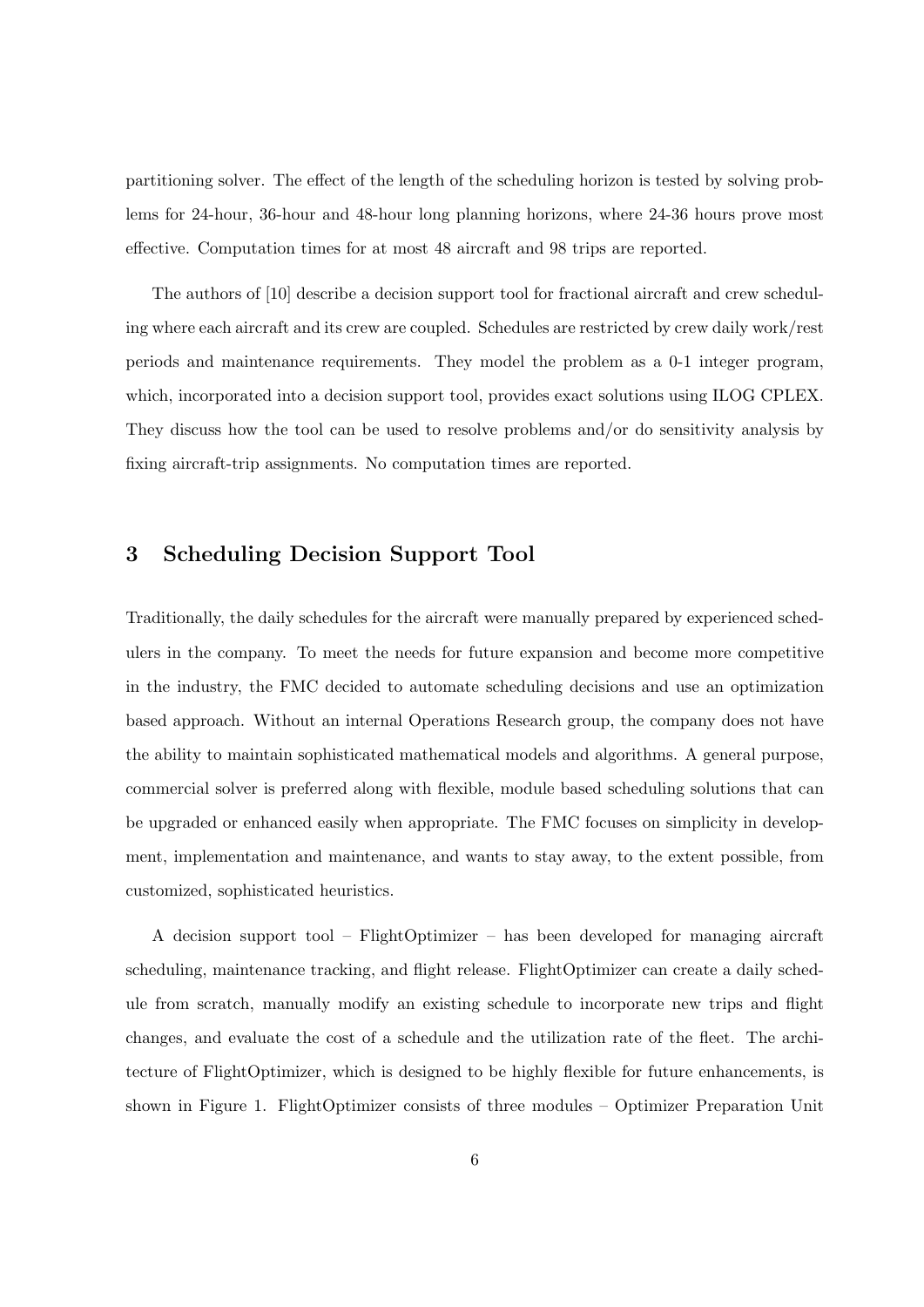

Figure 1: Architecture of the scheduling decision support tool "FlightOptimizer"

(OPU), Optimization Engine (OE) and Optimizer User Interface (OUI). Our team designed and developed OPU and OE. The OUI was developed by a boutique IT firm working closely with us and the schedulers. To create a feasible schedule, FlightOptimizer needs to be able to check the feasibility of including a requested trip or a group of trips into a schedule. OPU is used to accomplish this function. It retrieves the trip information, aircraft status and other related information from the central database server. It then processes the data and creates all the feasible trip assignments for an aircraft considering the positioning legs and required maintenance. Details of preprocessing are discussed in Section 3.1. Within OE there are two separate units: Model Creator (MC) and ILOG CPLEX solver. MC retrieves the information on feasible assignments from OPU and sets up the mathematical model for ILOG CPLEX. After a model is created, MC calls the routines from ILOG CPLEX, retrieves the output from the solver and passes the generated schedule to OUI. OUI presents the schedule via a user-friendly interface to the schedulers and dispatchers through client computers in the central operation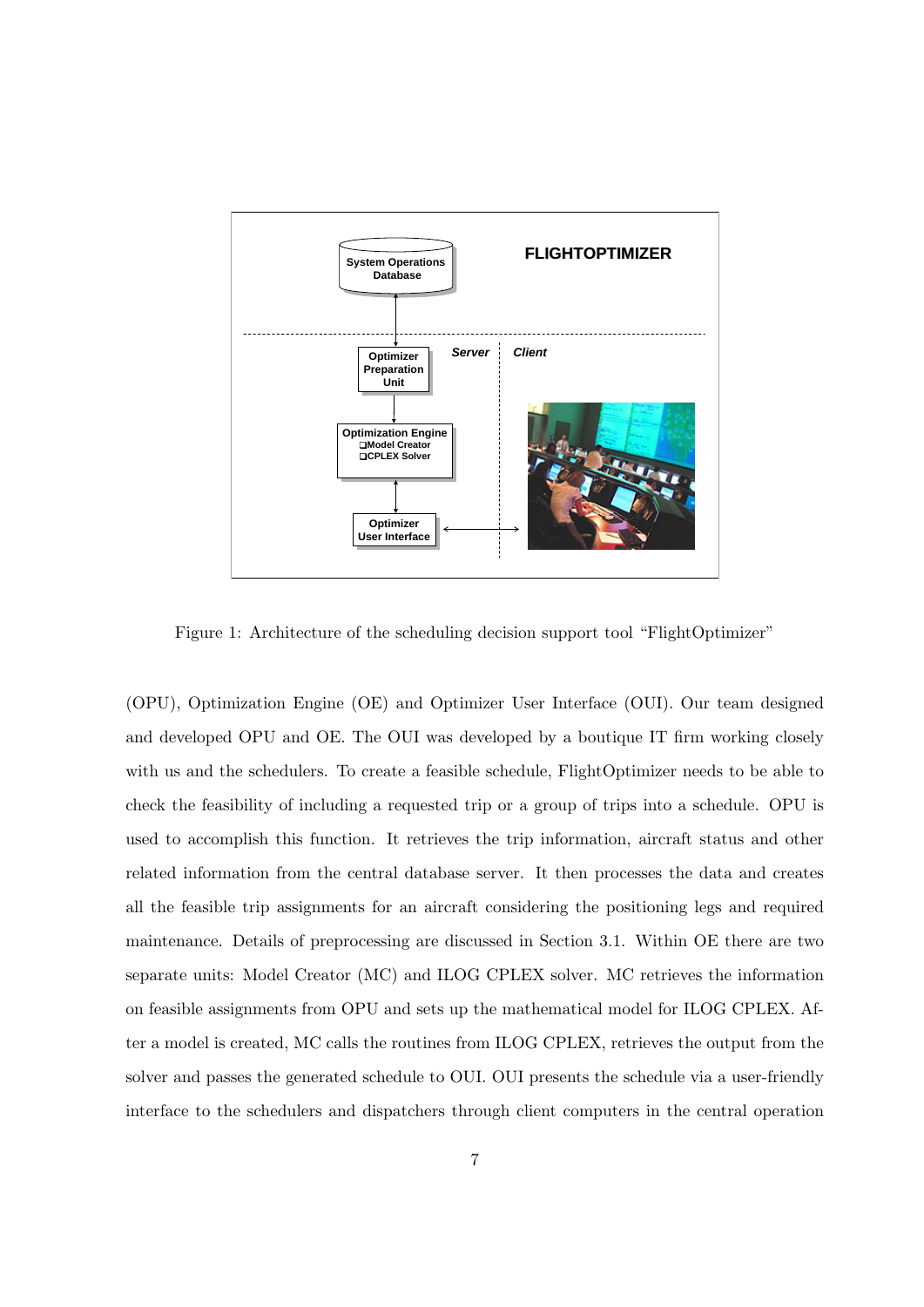control room. The interface shows the name of each aircraft in the fleet with its assigned trips during the scheduling horizon. In case of emergencies such as flight cancellation and aircraft breakdown, schedulers can manually change the schedules. They have the flexibility of trying different scheduling scenarios before finalizing the most suitable one for the current situation.

A 24-hour planning horizon is adopted by the FMC due to the high uncertainty associated with flight requests outside this horizon. The practice in the company is to create a *Master* Schedule one day in advance since some airports need the flight and aircraft information at least 24 hours before the airport is used. Last minute travel requests or cancellations, as well as unexpected changes in the availability of aircraft due to mechanical problems all effect the existing Master Schedule. In this application, the OE is used to create the Master Schedule for a 24-hour period. The OUI, on the other hand, enables the schedulers to update the Master Schedule during the course of the horizon as new information becomes available.

#### 3.1 Data Preparation Unit

The OPU is designed to preprocess the data to determine feasible aircraft-trip assignments. Each aircraft in the fleet is identified by its tail number. The earliest time a tail number is ready for service, its initial location and scheduled maintenance activities during the planning horizon are known a priori. For each trip we know (i) departure time, (ii) departure location, (iii) destination, (iv) type of aircraft owned by the customer, (v) any aircraft type or tail numbers that are incompatible with the requested trip, and (vi) whether or not the customer accepts chartered flights. Travel times between each pair of locations by each type of aircraft are also available.

Before formulating the scheduling problem, we first preprocess the input data to identify the aircraft-trip compatibility and the availability of a tail number to take a trip or a pair of trips back-to-back. We use index  $i$  to denote aircraft and  $j$  to represent trips. Assuming there are N aircraft in the fleet with  $K \geq 1$  different types and M requested trips, we store the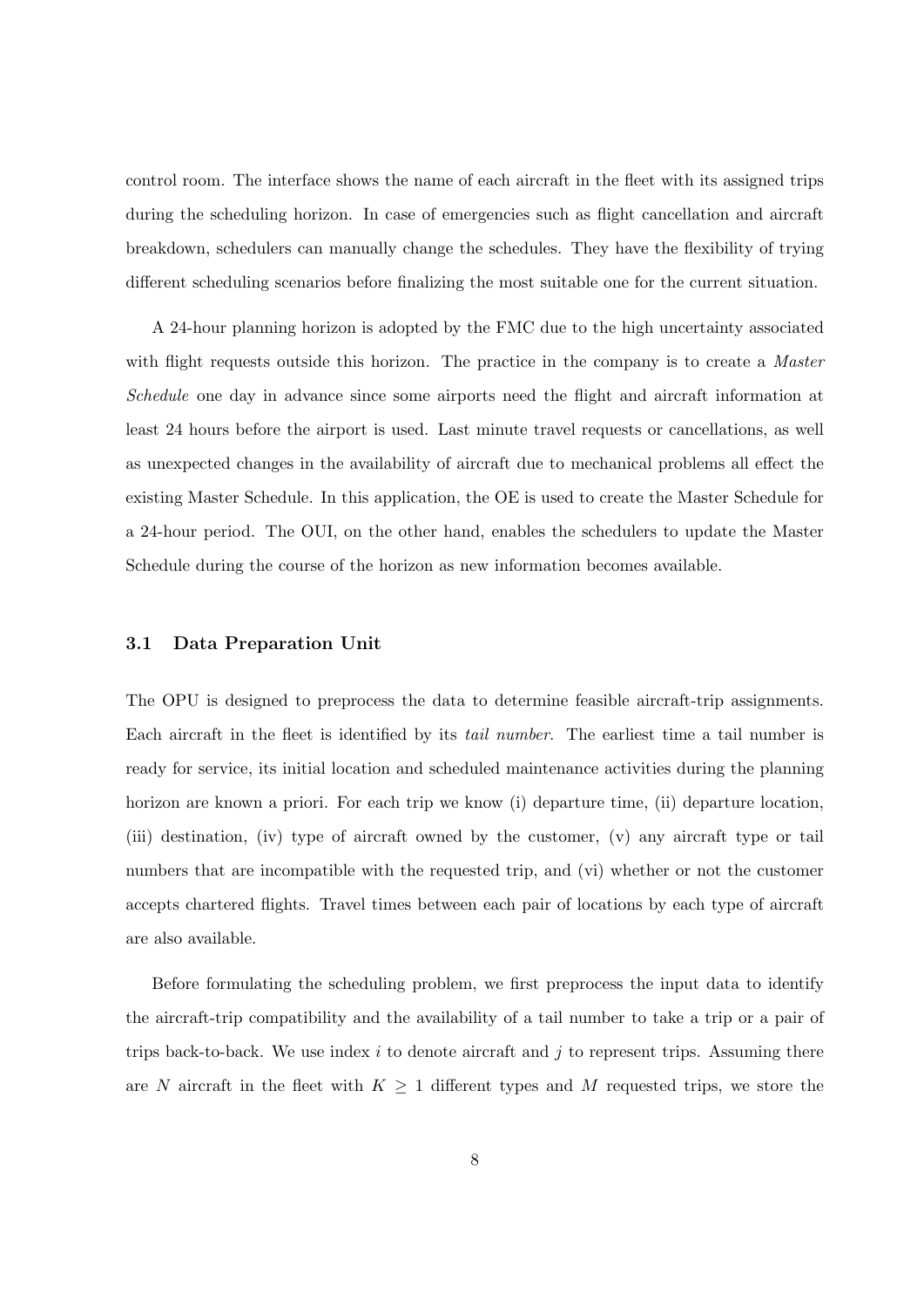preprocessed information in the matrices defined below.

$$
AQ(i,j) = \begin{cases} 0, & \text{if tail number } i \text{ is incompatible with trip } j \text{ given customer preferences;} \\ -1, & \text{if } i \text{ is compatible but is a downgrade for } j; \\ 1, & \text{if } i \text{ is compatible and equal in type or an upgrade for trip } j. \end{cases}
$$

$$
CQ(j) = \begin{cases} 1, & \text{if the customer requesting trip } j \text{ accepts a charter;} \\ 0, & \text{otherwise.} \end{cases}
$$

$$
AT(i,j) = \begin{cases} 1, & \text{if } AQ(i,j) \neq 0 \text{ and tail number } i \text{ can serve the requested trip } j \text{ on time;} \\ 0, & \text{otherwise.} \end{cases}
$$

$$
ATT(i,j,k) = \begin{cases} 1, & \text{if tail number } i \text{ can take trips } j \text{ and } k \text{ back-to-back;} \\ 0, & \text{otherwise.} \end{cases}
$$

Matrix AQ of size  $N \times M$  records the information regarding the compatibility of a tail number with a requested trip. Vector  $CQ$  of size  $M$  contains the customer preferences with respect to chartered flights. Matrix AT of size  $N \times M$  records the information regarding whether tail number *i* can serve trip *j*. Matrix *ATT* of size  $N \times M \times M$  summarizes the information on whether a tail number can serve two or more trips back-to-back. These matrices are passed to the OE to setup the mathematical model. Preprocessing dramatically reduces the number of decision variables by eliminating unacceptable/infeasible assignments. It can be completed very easily and the computation time is polynomial in N and M.

As mentioned before, each aircraft has to undergo pre-scheduled maintenance. One approach for modelling maintenance is to represent each maintenance actually as a "special trip" as in [8] by defining the duration of the maintenance as travel time, and the maintenance location as the origin and the destination of the trip. This special trip should be assigned to the specified tail number. An alternative approach is to incorporate the maintenance information in the preprocessing. Since each aircraft undergoes at most one scheduled maintenance in a 24-hour period, and only a fraction of the fleet needs maintenance on the same day, we have chosen the latter approach. The matrices  $AT$  and  $ATT$  are computed accordingly to ensure that an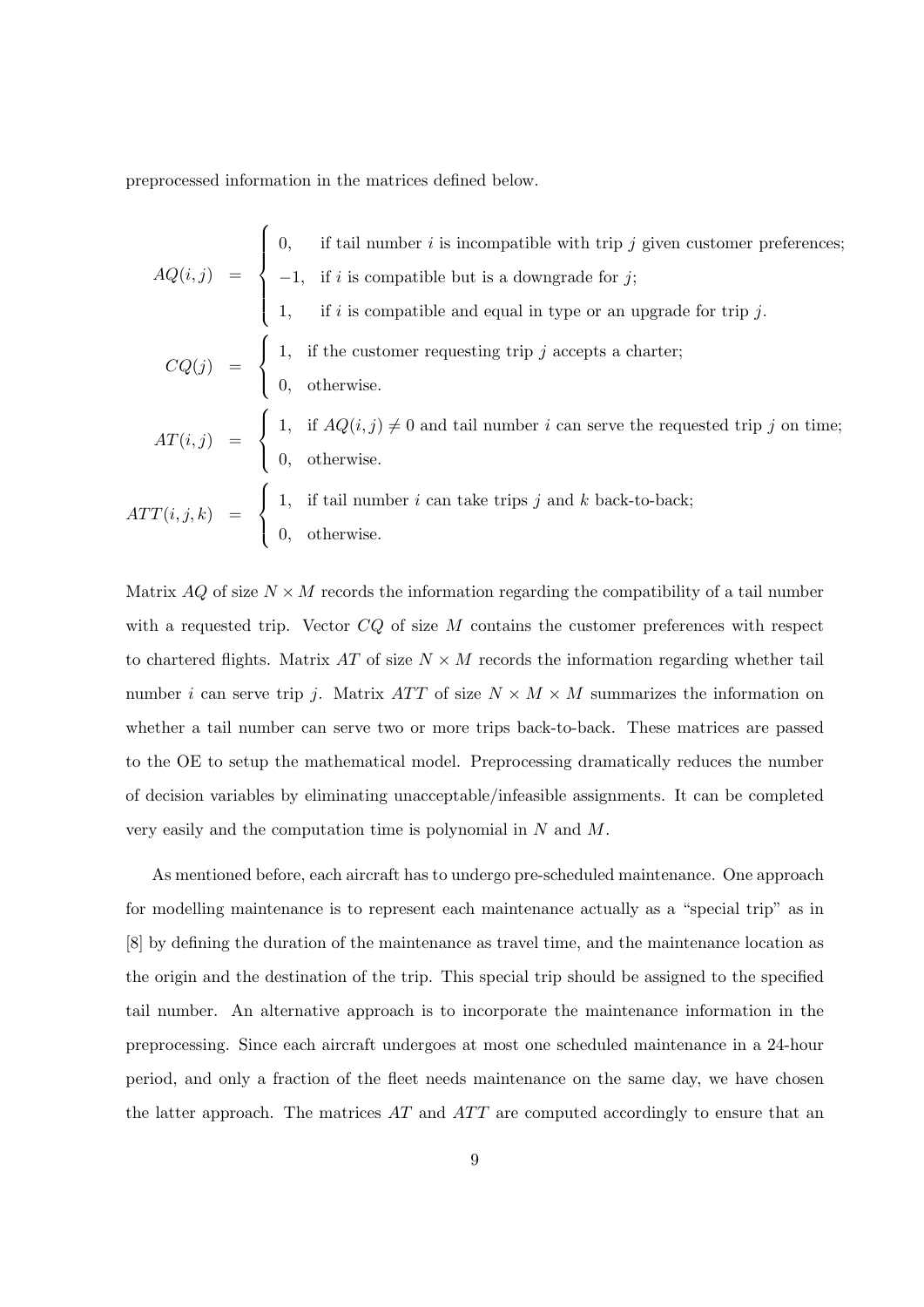aircraft-trip assignment is deemed feasible only if the aircraft can complete the trip in the desired time frame without violating its scheduled maintenance.

We aim to minimize the total cost in a 24-hour period while ensuring that each trip is served by either a tail number or a charter. Total cost consists of (i) repositioning costs, (ii) subcontracting costs and (iii) "hidden costs" that are associated with the use of an aircraft. The hidden costs represent the cost of flying the aircraft while serving a trip and the upgrade/downgrade costs associated with that aircraft-trip assignment. We use the following notation.

- $c_{i0j}$  = the cost of repositioning tail number i from its initial location to the departure location of trip j,  $i = 1, ..., N$ ,  $j = 1, ..., M$ .
- $c_{ijk}$  = the cost of repositioning tail number i from the destination of trip j to the departure location of trip k,  $i = 1, ..., N, j, k = 1, ..., M$ .
	- $b_j =$  the cost of subcontracting trip j,  $j = 1, ..., M$ .

 $a_{ij} =$  the "hidden" cost while the customer occupies the aircraft,  $i = 1, ..., N$ ,  $j = 1, ..., M$ .  $l =$  the load factor,  $l = M/N$ .

For a trip (customer) that does not accept charters, i.e.,  $CQ(j) = 0$ , we set  $b_j = B_{\infty}$  where  $B_{\infty}$  denotes a high penalty cost. If  $AQ(i, j) = 1$ , then  $a_{ij}$  equals to only the operational cost, i.e.,  $a_{ij}$  is the cost of flying tail number i while serving trip j. If  $AQ(i, j) = -1$ , then tail number i is a downgrade for trip j. Hence,  $a_{ij}$  includes additional downgrade penalty and should be higher than the operational cost; however, it is not as high as  $b<sub>i</sub>$ . Therefore, downgrades are penalized, but are preferred over charters.

#### 3.2 Models for the Optimization Engine

We developed four mathematical models. The first two models, called NETIP and MIPS, solve the aircraft scheduling problem without consideration of the crew. NETIP is a minimum cost network flow model with side constraints. It is easy to build and incorporate into ILOG CPLEX because of the special structure of the constraint matrix, and can solve problems with small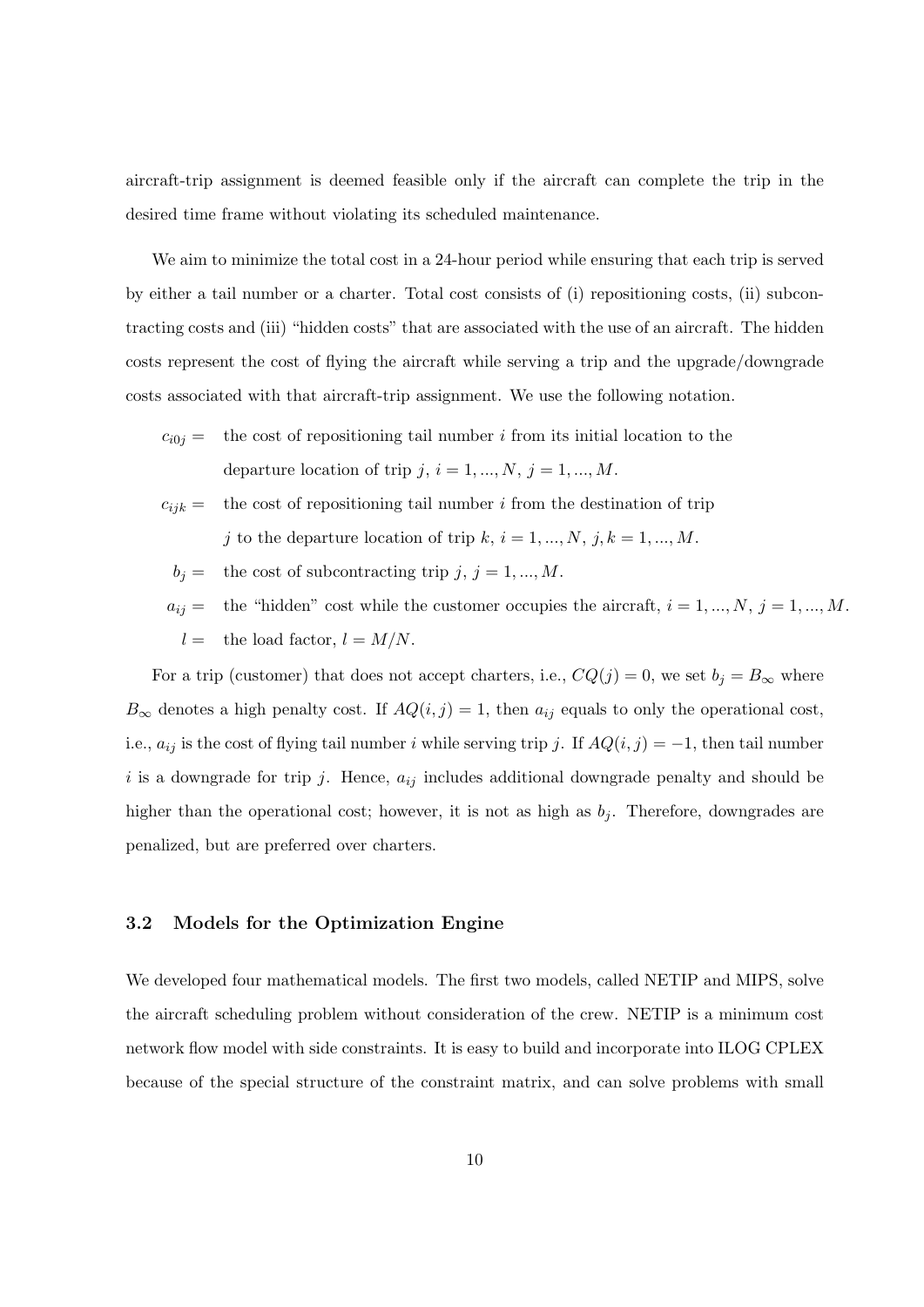fleet size and low load factor efficiently. However, the advantage in terms of computation time diminishes as the fleet size increases. Therefore, as an alternative, we evaluate MIPS, a mixed integer programming model. Both models are presented in Section 4.

We evaluate a heuristic and two exact mathematical models for the combined aircraft and crew scheduling problem in Section 5. The heuristic - called RESTORE - enforces crew restrictions on the aircraft by adjusting a solution obtained by NETIP or MIPS. The first mathematical model is a mixed integer programming model that creates feasible and optimal solutions for both aircraft and crew by incorporating additional constraints to MIPS. We call this model MIPS-CREW. Both RESTORE and MIPS-CREW assume that the crew need only one rest during the planning horizon (which is the case for a 24-hour planning horizon). In addition, the computation time of MIPS-CREW is usually higher than that of MIPS. With the goal of overcoming the limitations of MIPS-CREW and RESTORE, we propose a set partitioning model called BP, which is solved using branch-and-price. These models and methods provide optimal or near-optimal solutions for the combined aircraft and crew scheduling problem.

We implemented NETIP for the FMC in the first phase because of its advantages in the development of the OE, and its computational performance in practice. It has been used by the company successfully since Spring 2002. A key performance indicator, measured carefully both by schedulers as well as senior management is utilization, defined as

# Utilization  $=$   $\frac{\text{Total flight time with passengers}}{\text{Total flight time with and without passengers}}$ .

Since the implementation, the utilization has increased to over 70% from 62%. Since FlightOptimizer is designed to be a module-based decision support tool, alternatives models such as MIPS, MIPS-CREW and BP can be easily incorporated into the OE to accommodate future operational requirements.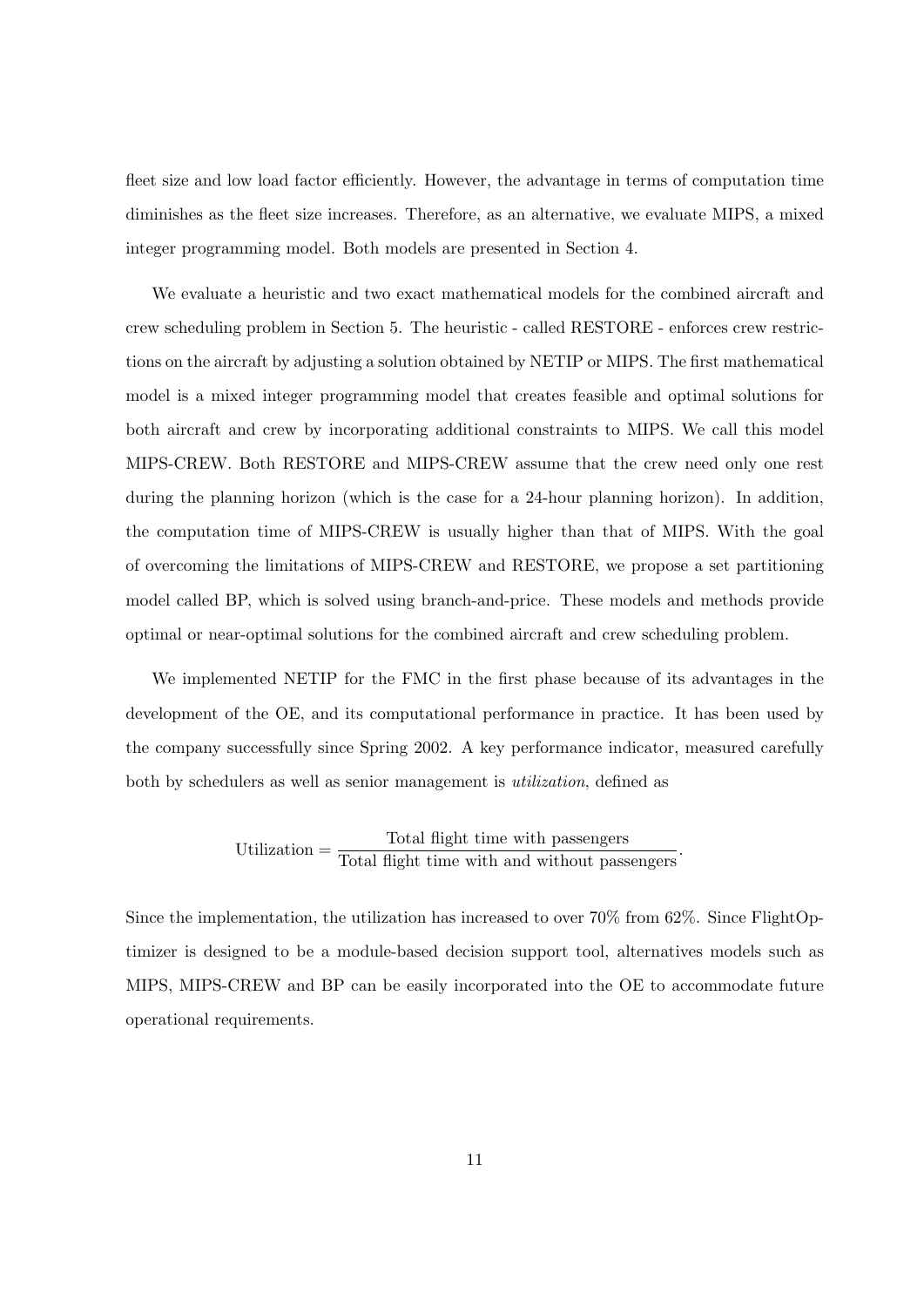# 4 Aircraft Scheduling

We present two mathematical models for the aircraft scheduling problem. Both are MIP formulations that determine the best aircraft-trip assignments in a given planning horizon.

#### 4.1 Minimum Cost Network Flow Model

In this section, we present NETIP, a minimum cost network flow model with side constraints for solving the aircraft scheduling problem. We construct a directed acyclic graph  $G = (V, A)$  where V denotes the set of vertices and A represents the set of arcs (Figure 2(a)). The information from the OPU is used to construct the graph. The nodes and arcs of G are defined as follows:

#### Nodes:

A dummy source node s and a dummy sink node t.

A node  $p_i$  for tail number  $i, i = 1, ..., N$ .

Two nodes  $u_{ij}$  and  $v_{ij}$  for tail number i and trip j,  $i = 1, ..., N$  and  $j = 1, ..., M$ .

A node  $r_j$  for trip  $j, j = 1, ..., M$ .

#### Arcs:

 $(s, p_i)$  and  $(s, u_{ij})$  at cost  $0, i = 1, ..., N$  and  $j = 1, ..., M$ .  $(r_i, t)$  at cost 0,  $j = 1, ..., M$ .  $(p_i, v_{ij})$  for  $AT(i, j) = 1$  at cost  $c_{i0j}, i = 1, ..., N$  and  $j = 1, ..., M$ .  $(u_{ij}, v_{ik})$  for  $ATT(i, j, k) = 1$  at cost  $c_{ijk}$ ,  $i = 1, ..., N$ ,  $j = 1, ..., M$  and  $k = 1, ..., M$ .  $(s, r_j)$  for trips j at cost  $b_j$ ,  $j = 1, ..., M$ .  $(v_{ij}, r_j)$  for trips j at cost  $a_{ij}$ ,  $i = 1, ..., N$  and  $j = 1, ..., M$ .

Each arc has a capacity of one. On this graph, we can easily determine the minimum cost flow of value M from node s to node t. A positive flow on arc  $(p_i, v_{ij})$  indicates that the first trip taken by tail number i is trip j. A positive flow on arc  $(u_{ij}, v_{ik})$  means that trip j is taken immediately before k by tail number i. A positive flow on arc  $(s, r_j)$  indicates that trip j is subcontracted. Arcs to/from node  $r_j$  ensure that trip j is taken by only one tail number or is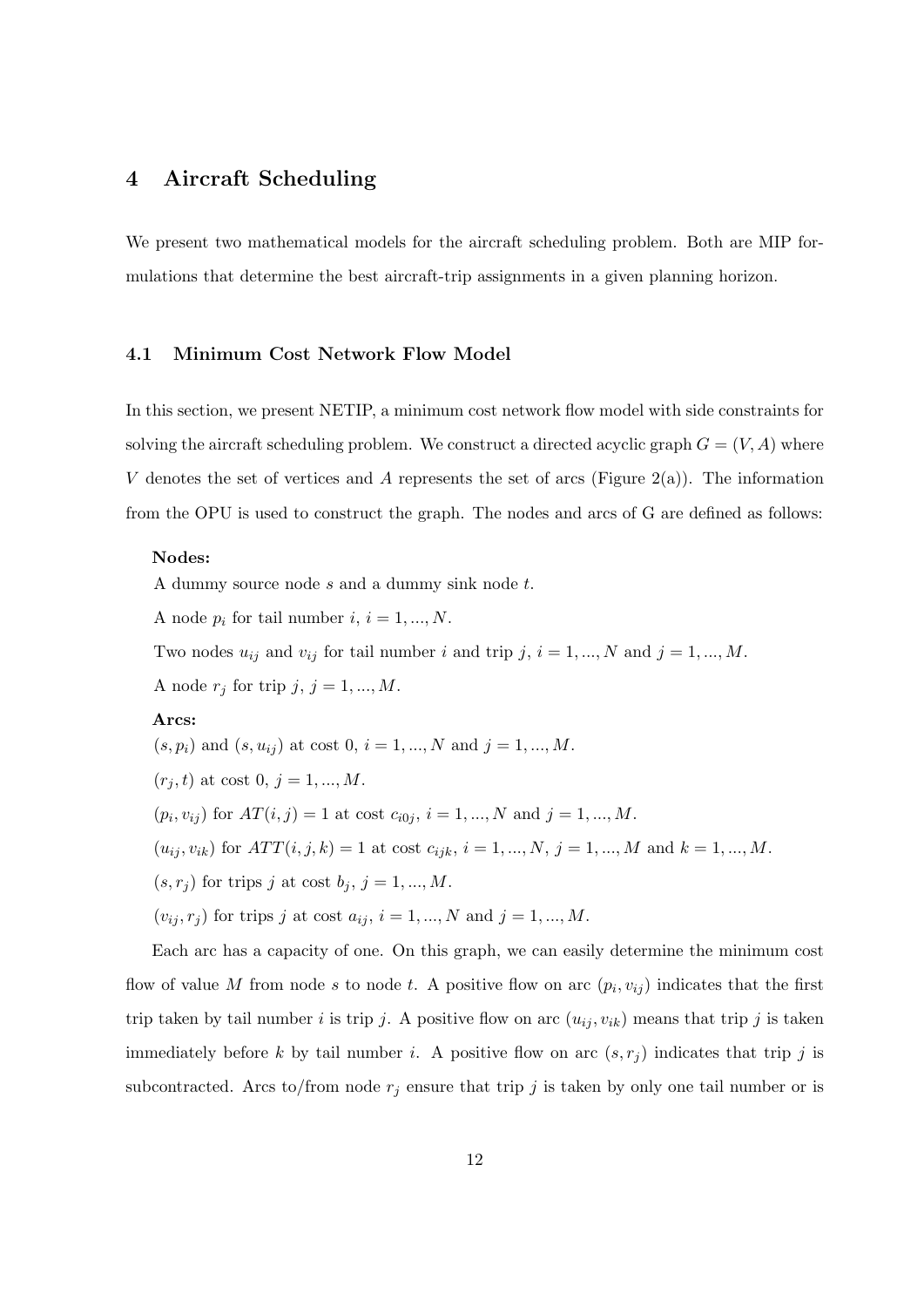

Figure 2: Illustration of the graph for the minimum cost network flow based formulation

subcontracted. Solving the minimum cost network flow problem on the given graph provides an integer solution. Unfortunately, this solution does not correspond to a solution to the aircraft scheduling problem unless side constraints are added. Consider the example shown in Figure 2 with 2 aircraft and 3 trips. Assume that the optimal solution to the minimum cost network flow problem in Figure 2(a), is given by routes  $s \to p_1 \to v_{11} \to r_1 \to t$ ,  $s \to u_{11} \to v_{12} \to r_2 \to t$ and  $s \to u_{22} \to v_{23} \to r_3 \to t$ . Hence, all the trips are assigned to the aircraft. Interpreting the solution in Figure 2(b), one sees that tail number 1 takes trip 1 as its first trip, followed by trip 2. On the other hand, trip 3 is assigned to tail number 2. Although this is a feasible schedule, it need not be optimal since the cost of the network flow solution is not the actual cost of the schedule. In particular, the cost computation assumes that trip 2 precedes trip 3 (on tail number 2) but that is not the case. Therefore, such solutions need to be eliminated by adding side constraints.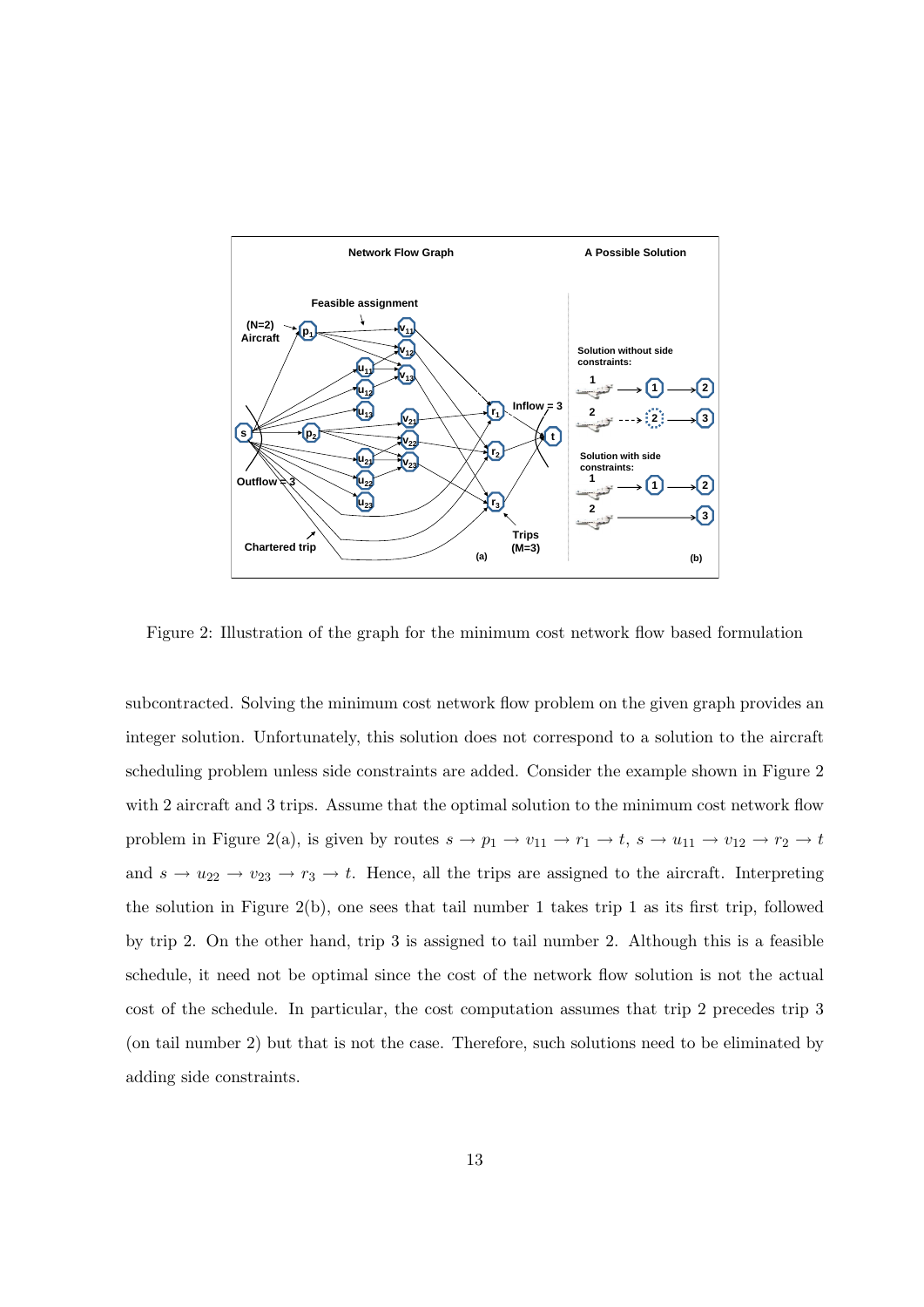Side constraints are added to ensure that for each aircraft that serves trips  $j$  and  $k$  back-toback, trip j is either the first trip of that aircraft or it is preceded by another trip  $q$ . Unfortunately, these side constraints destroy the total unimodularity of the constraint matrix, i.e., the linear programming (LP) relaxation of the model is not guaranteed to have an integer solution. Therefore, one has to work with a 0-1 integer programming formulation. Let  $x(e, f)$  to be the flow from node  $e$  to node  $f$  on arc  $(e, f)$  of graph G. We provide the NETIP formulation below.

Min 
$$
\sum_{i=1}^{N} \sum_{\{j: AT(i,j)=1\}} c_{i0j} \cdot x(p_i, v_{ij}) + \sum_{i=1}^{N} \sum_{\{j: AT(i,j)=1\}} \sum_{\{k:ATT(i,j,k)=1\}} c_{ijk} \cdot x(u_{ij}, v_{ik})
$$
 (1)

$$
+\sum_{i=1}^{N}\sum_{j=1}^{M}a_{ij}\cdot x(v_{ij},r_j)+\sum_{j=1}^{M}b_j\cdot x(s,r_j)
$$
\n(2)

s.t.

$$
\sum_{i=1}^{N} x(s, p_i) + \sum_{j=1}^{M} x(s, r_j) + \sum_{i=1}^{N} \sum_{j=1}^{M} x(s, u_{ij}) = M
$$
\n(3)

$$
\sum_{j=1}^{M} x(r_j, t) = M \tag{4}
$$

$$
x(s, p_i) - \sum_{\{j: AT(i,j)=1\}} x(p_i, v_{ij}) = 0, \qquad i = 1, ..., N
$$
\n(5)

$$
x(s, u_{ij}) - \sum_{\{k:ATT(i,j,k)=1\}} x(u_{ij}, v_{ik}) = 0, \quad \forall i, j \text{ with } AT(i,j) = 1
$$
 (6)

$$
x(s,r_j) + \sum_{i=1}^{N} x(v_{ij},r_j) - x(r_j,t) = 0, \quad j = 1,...,M
$$
  
\n
$$
x(p_i, v_{ik}) + \sum_{i=1}^{N} x(u_{ij}, v_{ik}) - x(v_{ik}, r_k) = 0,
$$
\n(7)

$$
k = 1, ..., M,
$$
  $\forall i \text{ with } AT(i, k) = 1$  (8)

$$
x(s, u_{ij}) - x(v_{ij}, r_j) \le 0, \qquad i = 1, ..., N, \quad j = 1, ..., M
$$
\n(9)

$$
x(e, f) \in \{0, 1\}, \quad \forall \ (e, f) \in A.
$$
 (10)

The objective is to minimize total costs. The two terms in (1) are the repositioning costs, whereas the first term in (2) represents the hidden costs of operation and the second one represents the subcontracting cost. Constraints (3) - (8) ensure the flow balance of each node

 ${j:ATT(i,j,k)=1}$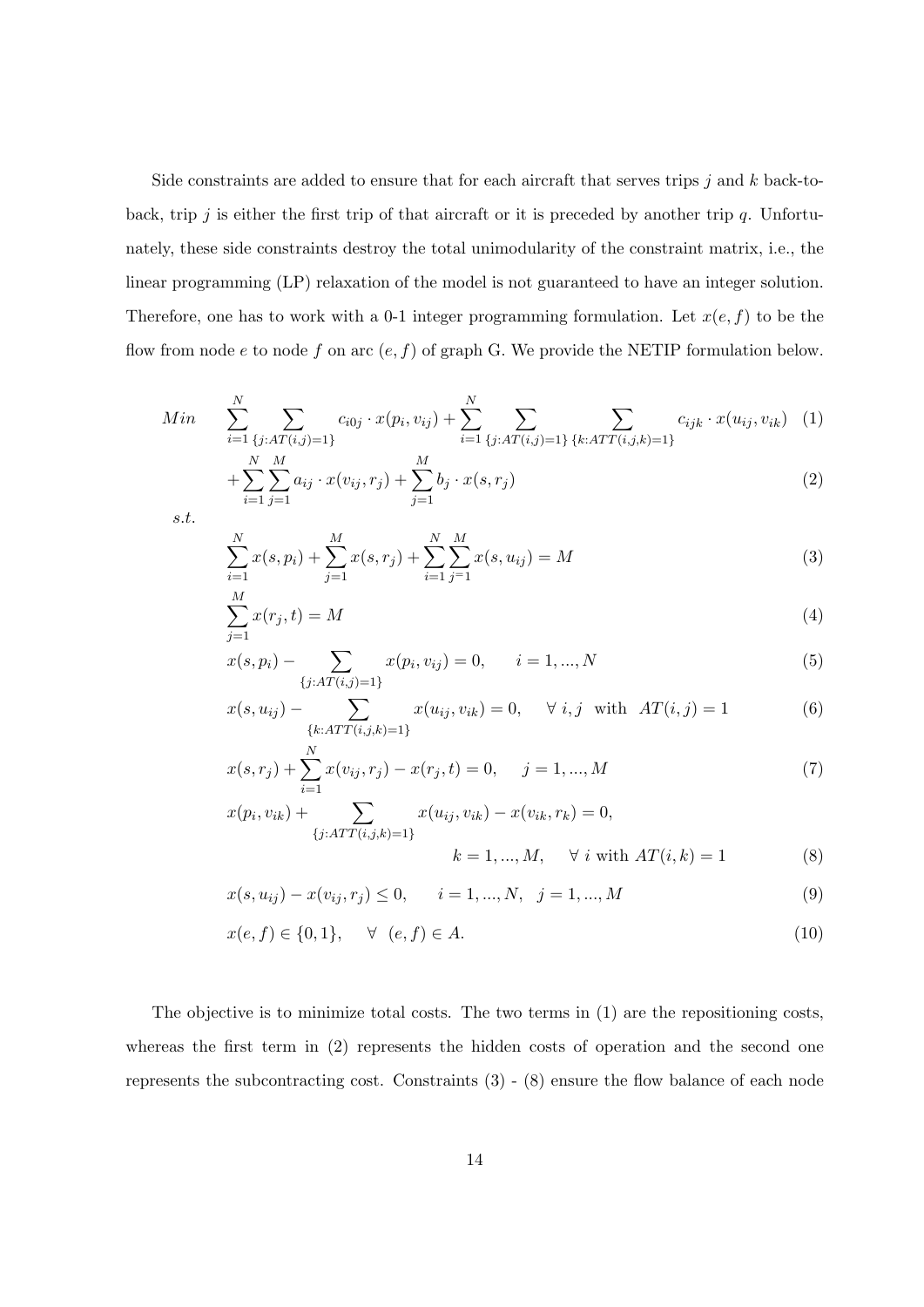in the network, and (9) are the side constraints. The side constraints ensure that there is no flow from s to  $u_{ij}$  unless there is positive flow from  $v_{ij}$  to  $r_j$ , i.e., trip j cannot precede another trip on tail number  $i$  unless trip  $j$  is assigned to  $i$ .

Let  $||AT||$  and  $||ATT||$  denote the number of non-zero coefficients in the AT and ATT matrixes respectively. NETIP has  $(N+2M+3\|AT\|+\|ATT\|)$  variables and  $(2+N+3M+\|AT\|)$ constraints. The number of side constraints in  $(9)$  is  $NM$ , which increases with the fleet size and the number of requested trips. The main advantages of NETIP are the ease of its implementation using ILOG CPLEX and its underlying network structure. However, for large fleet sizes and/or high load factors, side constraints dominate the network constraint matrix and affect the solution time negatively. We present an alternative formulation to deal with this issue.

#### 4.2 Mixed Integer Programming Model

In this formulation (we call it MIPS) we use the following decision variables.

$$
S_j = \begin{cases} 1, & \text{if trip } j \text{ is subcontracted } \\ 0, & \text{otherwise} \end{cases}, j = 1, ..., M.
$$
  
\n
$$
Z_{ijk} = \begin{cases} 1, & \text{if tail number } i \text{ serves trip } j \text{ just before trip } k \\ 0, & \text{otherwise} \end{cases}, \forall i, j, k \text{ if } ATT(i, j, k) = 1.
$$
  
\n
$$
Z_{i00} = \begin{cases} 1, & \text{if tail number } i \text{ does not serve any trips } \\ 0, & \text{otherwise} \end{cases}, i = 1, ..., N.
$$
  
\n
$$
Z_{i0k} = \begin{cases} 1, & \text{if trip } k \text{ is the first trip served by tail number } i \\ 0, & \text{otherwise} \end{cases}, \forall i, k \text{ if } AT(i, k) = 1.
$$
  
\n
$$
Z_{ij0} = \begin{cases} 1, & \text{if trip } j \text{ is the last trip served by tail number } i \\ 0, & \text{otherwise} \end{cases}, \forall i, j \text{ if } AT(i, j) = 1.
$$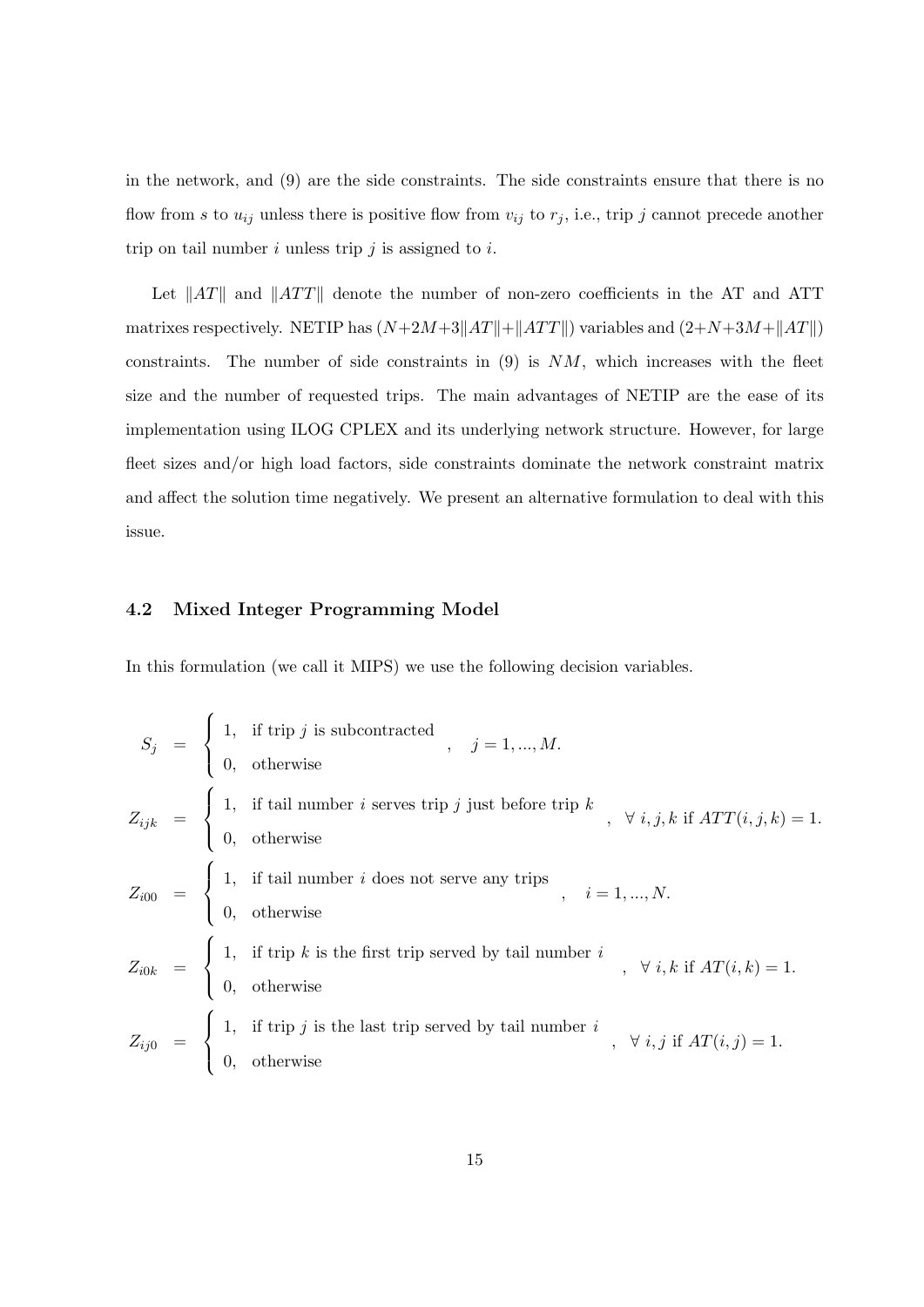We provide the MIPS formulation below.

$$
(MIPS) \quad Min \quad \sum_{i=1}^{N} \sum_{j=1}^{M} c_{i0j} \cdot Z_{i0j} + \sum_{i=1}^{N} \sum_{j=1}^{M} \sum_{k=1}^{M} c_{ijk} \cdot Z_{ijk} + \sum_{i=1}^{N} \sum_{j=1}^{M} \sum_{k=0}^{M} a_{ij} \cdot Z_{ijk} + \sum_{j=1}^{M} b_j \cdot S_j \tag{11}
$$

s.t. 
$$
S_k + \sum_{i=1}^{N} \sum_{j=0}^{M} Z_{ijk} = 1, \qquad k = 1, ..., M.
$$
 (12)

$$
\sum_{k=0}^{M} Z_{ijk} - \sum_{q=0}^{M} Z_{iqj} = 0, \quad \forall i, j \text{ when } AT(i, j) = 1.
$$
 (13)

$$
\sum_{k=0}^{M} Z_{i0k} = 1, \qquad i = 1, ..., N.
$$
\n
$$
Z_{ijk} \in \{0, 1\}, \ S_j \in \{0, 1\}.
$$
\n(14)

Similar to NETIP, the objective (equation  $(11)$ ) is to minimize the total cost of repositioning legs, hidden cost of operations, and subcontracting costs. Constraints (12) ensure that any customer trip has to be served by a charter or by a company aircraft. Constraints (13) ensure that if trip k is served right after trip j, then trip j is either the first trip of that tail number or it is preceded by another trip  $q$ . Constraints  $(14)$  ensure that each tail number has a first trip, or no trips at all. MIPS is related to the models presented in both [8] and [10]. MIPS considers multiple types of aircraft and upgrade/downgrade, and hence generalizes the single type aircraft model of [8]. However, as opposed to [8], MIPS does not consider maintenance restrictions. On the other hand, the model in [10] considers scheduling multiple types of aircraft subject to crew availability and MIPS is a special case of that model.

MIPS has  $(N + M + 2||AT|| + ||ATT||)$  decision variables and  $(N + M + ||AT||)$  constraints, significantly fewer than NETIP. Hence, it can potentially perform better especially in problems with large fleet sizes and/or load factors.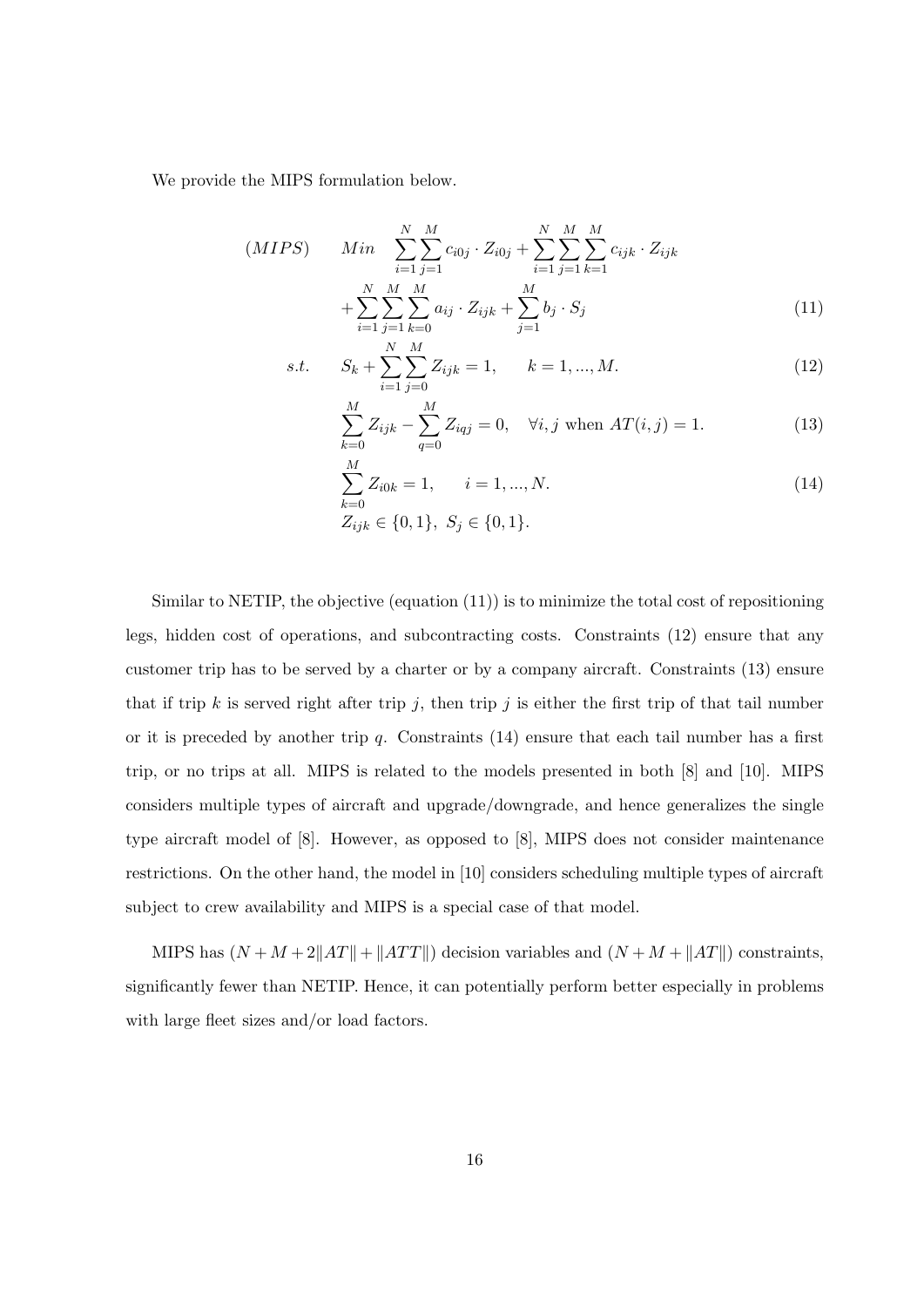| Instance  | Load Factor $(l)$ | $\ AT\ $ | ATT   | Setup Time |      | Solution Time |      |
|-----------|-------------------|----------|-------|------------|------|---------------|------|
| (N,M)     | $\rm (M/N)$       |          |       | NETIP      | MIPS | NETIP         | MIPS |
| (40, 41)  | 1.02              | 519      | 294   | 0.02       | 0.03 | 0.05          | 0.02 |
| (44, 70)  | 1.59              | 1750     | 7330  | 0.19       | 0.58 | 1.16          | 0.42 |
| (51, 35)  | 0.69              | 977      | 1949  | 0.06       | 0.15 | 0.14          | 0.09 |
| (55, 71)  | 1.29              | 1354     | 2826  | 0.09       | 0.19 | 0.27          | 0.12 |
| (68, 135) | 2.08              | 4295     | 23386 | 1.45       | 6.44 | 9.50          | 3.25 |
| (72, 62)  | 0.86              | 1564     | 4947  | 0.15       | 0.41 | 0.41          | 0.24 |
| (73, 90)  | 1.23              | 3056     | 12195 | 0.45       | 1.72 | 1.34          | 0.74 |
| (74, 49)  | 0.66              | 1441     | 3280  | 0.10       | 0.24 | 0.31          | 0.15 |
| (75, 105) | 1.40              | 3764     | 19474 | 0.97       | 4.33 | 5.17          | 3.66 |
| (76, 100) | 1.32              | 3683     | 11156 | 0.46       | 1.44 | 2.24          | 0.71 |

Table 1: Performance comparison of NETIP and MIPS on real data

#### 4.3 Comparison of NETIP and MIPS

We have tested NETIP and MIPS using both real world and randomly generated data sets. The results in Table 1 show the performance of the models on real data which was obtained during the winter season of 2001. The load factors range from 0.66 to 2.08 for the given instances. As we introduced in Sections 4.1 and 4.2 the number of decision variables and constraints are functions of N, M,  $||AT||$  and  $||ATT||$ . For instance, when  $(N, M) = (68, 135)$  there are 36,609 decision variables and 4,770 constraints in NETIP, and 32,179 decision variables and 4,498 constraints in MIPS. The column "Setup Time" denotes the time spent to retrieve the preprocessed information and to prepare the formulations for CPLEX. The "Solution Time" denotes the time for CPLEX solver to determine an optimal integer solution. The problems are solved using ILOG CPLEX 7.5 on a PC with 1.13 GHz CPU and 512 MB memory, and all computation times are reported in CPU seconds. The setup time of NETIP is shorter than MIPS while NETIP requires longer solution time. The total computation time of NETIP (the sum of setup time and solution time) during the trial period was no more than 12 seconds, and in most cases less than 2 seconds, which is comparable to MIPS.

Although the results in Table 1 show that the run time of OE is satisfactory when either NETIP or MIPS is used, this is not necessarily representative of the performance for future use.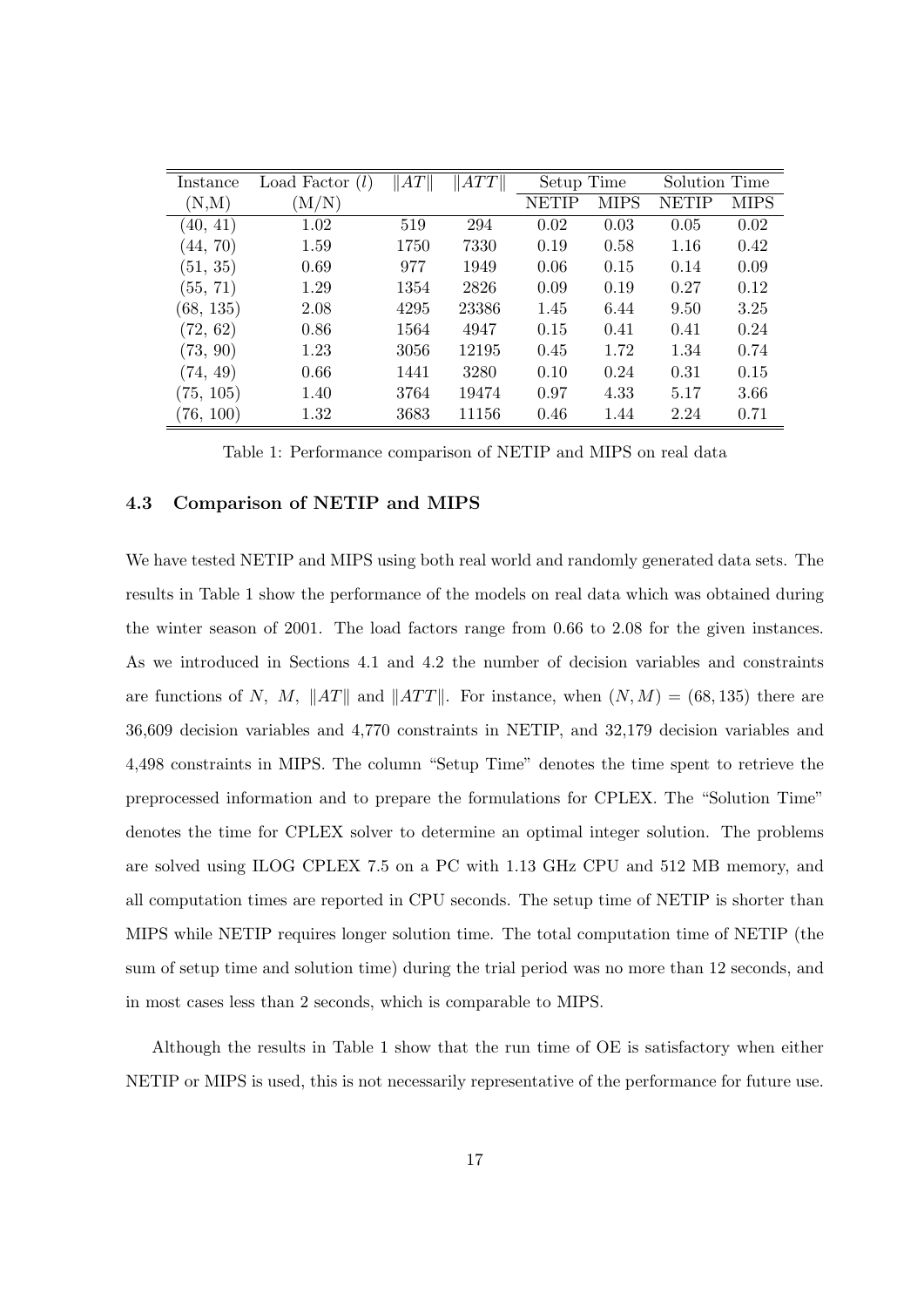With the expected growth of the fleet, the daily scheduling problems at the FMC will be of significantly larger size. In addition, load factors can be as high as 2 to 3 during high seasons. To examine the effect of fleet size and load factors on the computation time, we tested NETIP and MIPS using randomly generated data sets.

The data is generated as follows: We first chose 100 cities that are uniformly distributed on a 100 by 100 grid. The flight time between two adjacent points on the grid is assumed to be 3 minutes, therefore the longest flight is about 7 hours. Using the 100 cities, we randomly select (i) the initial location of the aircraft and (ii) a departure location and destination location for each trip with flight time greater than 30 minutes. The departure time for a trip is uniformly distributed between 0 and 900 minutes. The earliest available time of each tail number is uniformly selected between 0 and 600 minutes. There are 8 types of aircraft in the fleet and an aircraft type is randomly selected for each trip. During the planning horizon a randomly selected 20% of the fleet must go through maintenance services. Each maintenance service lasts 150 minutes. The data sets generated by this design mimic the FMC's operations in a 24-hour period.

We use five different fleet sizes  $N = 10, 30, 50, 70, 100$  in our experiments. Each fleet size is tested using load factors of 1, 2 and 3, yielding a total of 15 experiments. We generate 10 independent, random data sets for each experiment. We report the average performance with respect to each experiment in Table 2.

The last two columns in Table 2 show the average number of nodes accessed by the branchand-bound (B&B) scheme used in ILOG CPLEX. Because of its special structure, NETIP needs smaller number of nodes in a B&B tree in most cases. In 91% of the random data sets tested, the LP relaxation of at least one of the formulations solves the problem optimally (i.e., zero B&B nodes). Among those data sets, there are a few cases where the LP relaxation of MIPS yields the integer solution while NETIP fails to do so, and vice versa. We infer from our experiments that neither formulation is tighter than the other.

The solution time varies dramatically with fleet size and load factor. With small fleet sizes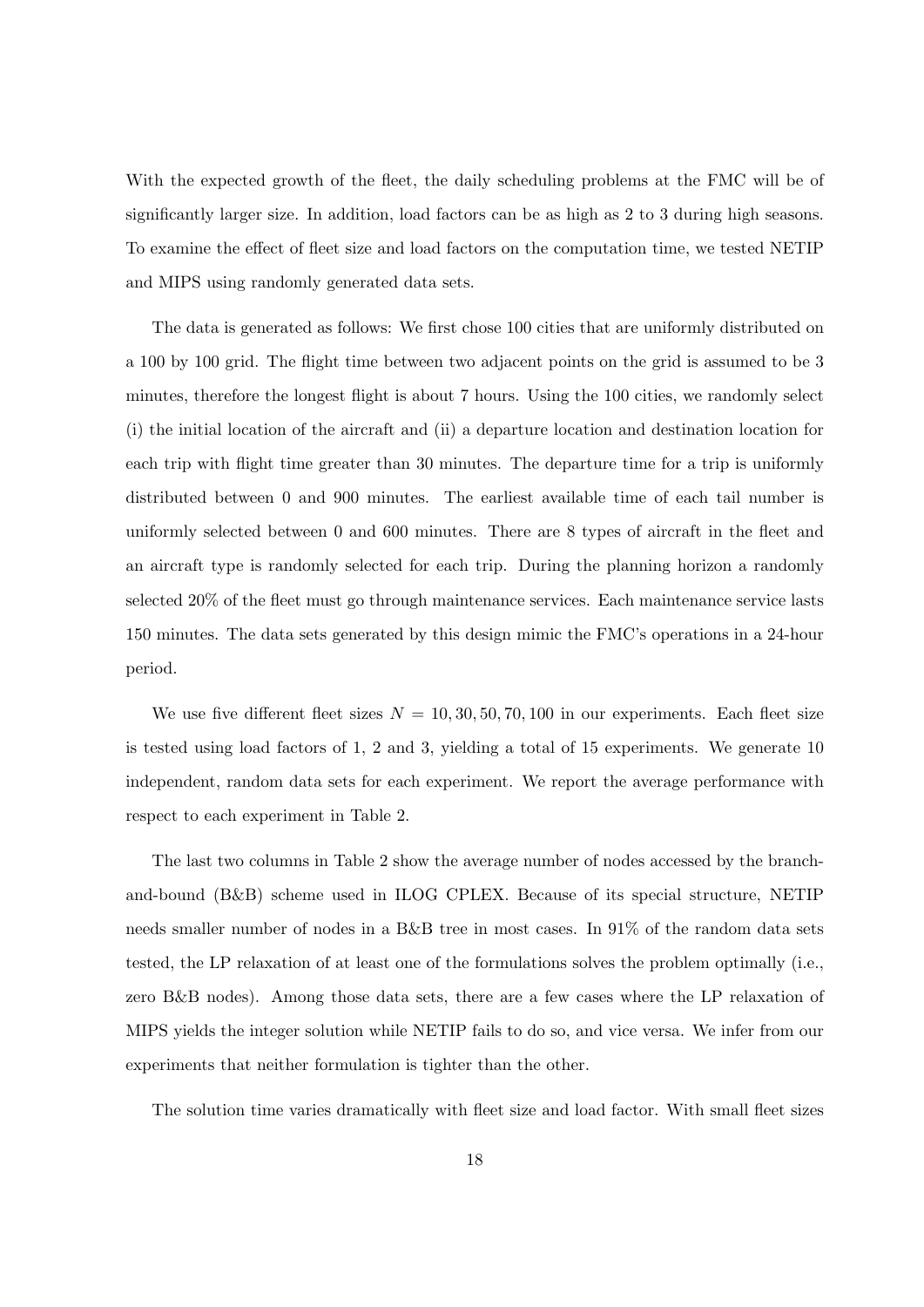| Experiment | Load           | $\ AT\ $ | $\ ATT\ $ | Setup Time   |             | Solution Time |             | <b>B&amp;B</b> Nodes |                |
|------------|----------------|----------|-----------|--------------|-------------|---------------|-------------|----------------------|----------------|
| (N, M)     | Factor $(l)$   |          |           | <b>NETIP</b> | <b>MIPS</b> | <b>NETIP</b>  | <b>MIPS</b> | <b>NETIP</b>         | <b>MIPS</b>    |
| (10, 10)   |                | 43       | 20        | 0.01         | 0.01        | 0.01          | 0.01        | $\Omega$             | $\theta$       |
| (10, 20)   | 2              | 85       | 91        | 0.01         | 0.01        | 0.01          | 0.01        | $\theta$             | 0              |
| (10, 30)   | 3              | 133      | 195       | 0.01         | 0.02        | 0.02          | 0.01        | $\Omega$             | 0              |
| (30, 30)   |                | 382      | 549       | 0.02         | 0.05        | 0.04          | 0.02        | $\Omega$             |                |
| (30, 60)   | $\overline{2}$ | 741      | 2013      | 0.04         | 0.16        | 0.17          | 0.09        | $\Omega$             | 0              |
| (30, 90)   | 3              | 1110     | 4315      | 0.08         | 0.36        | 0.95          | 0.34        | 0                    | 0              |
| (50, 50)   |                | 1006     | 2117      | 0.05         | 0.18        | 0.17          | 0.11        | 0                    | 0              |
| (50, 100)  | 2              | 2061     | 9093      | 0.22         | 1.17        | 2.93          | 1.08        |                      |                |
| (50, 150)  | 3              | 3121     | 21128     | 0.71         | 4.05        | 31.95         | 8.42        | $\overline{2}$       | 5              |
| (70, 70)   |                | 2036     | 6181      | 0.17         | 0.71        | 0.59          | 0.35        | $\Omega$             | $\theta$       |
| (70, 140)  | $\overline{2}$ | 4074     | 25429     | 1.17         | 5.89        | 29.54         | 8.70        | 4                    | 4              |
| (70, 210)  | 3              | 6115     | 56023     | 4.07         | 18.82       | 246.21        | 55.28       | 27                   | 14             |
| (100, 100) |                | 4091     | 18560     | 0.90         | 4.07        | 2.56          | 1.75        | $\Omega$             | $\Omega$       |
| (100, 200) | $\overline{2}$ | 8146     | 70823     | 6.82         | 28.79       | 212.07        | 46.48       | 12                   | $\overline{2}$ |
| (100, 300) | 3              | 12274    | 164320    | 28.22        | 101.79      | 2154.82       | 868.58      | 64                   | 177            |

Table 2: Performance comparison between NETIP and MIPS on randomly generated data

and low load factors, NETIP is slightly faster than MIPS. When fleet size and load factor increase, MIPS has a significantly faster solution time, and a better total computation time overall even though its setup time is higher than NETIP. For example, when  $N = 100$  and  $M = 300$ , it takes around 16 minutes for MIPS to generate the optimal solution compared to 36 minutes by NETIP. Therefore, MIPS could be a better choice than NETIP for the FMC in the future since the fleet size is expected to increase further.

### 5 Combined Aircraft and Crew Scheduling

Under FAA regulations the duty period of a crew cannot exceed more than 14 hours (we call it  $DUTY$ ). Each duty period must be followed by a rest period of at least 10 consecutive hours. The start time of a duty period is defined as when a crew serves its first flight of the day (which can be a customer trip, or a repositioning flight), rather than the time a crew ends its previous rest period and becomes ready for service. Therefore, while creating a schedule, only those trips that can be served within  $DUTY$  hours since the first flight departure of an aircraft are eligible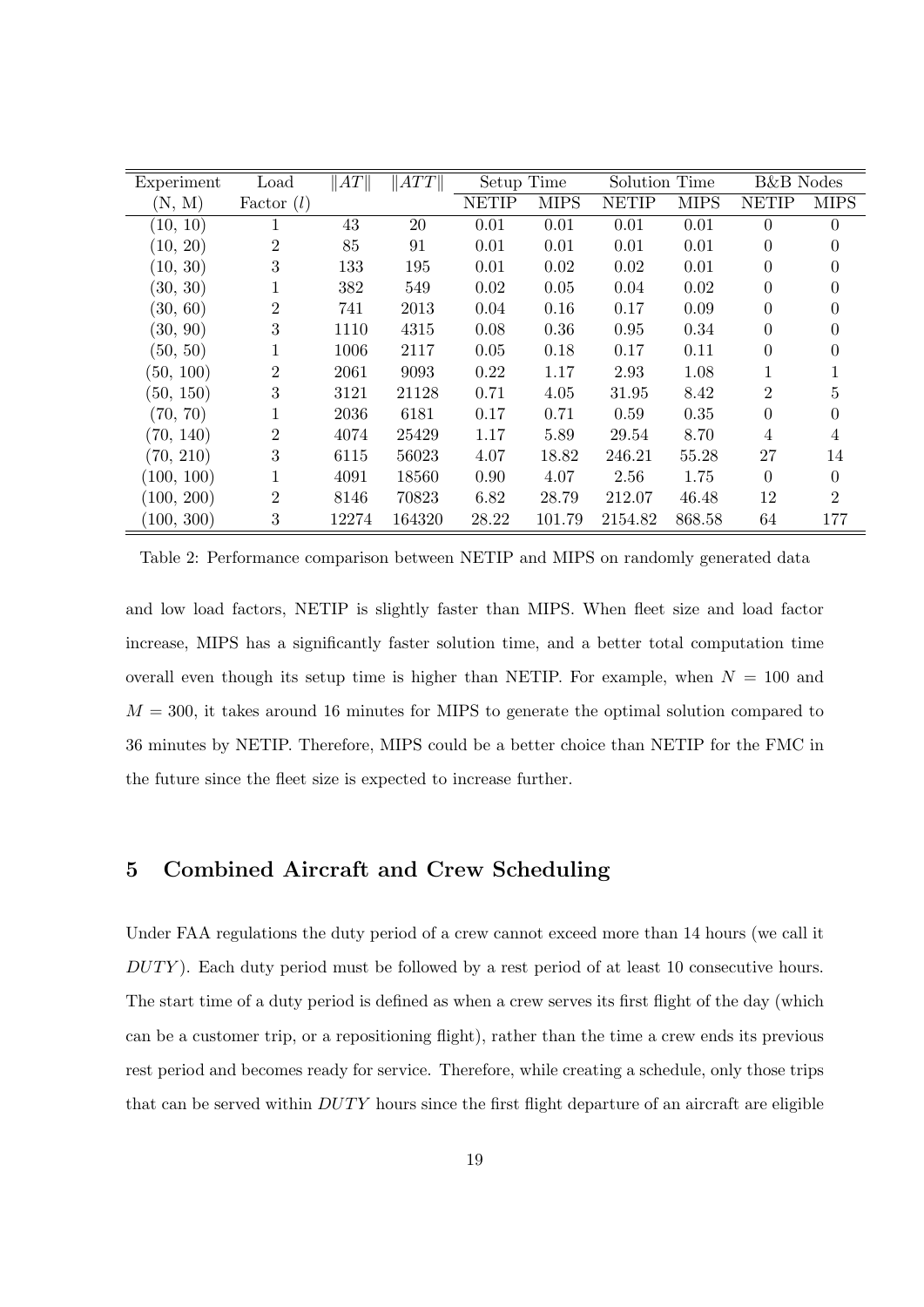to be assigned to that aircraft. This restriction can be easily handled at the preprocessing stage if the duty start time of each crew is known. For instance, if a tail number starts its duty at 9 a.m. and  $DUTY = 14$  hours, the information in matrix AT can be updated easily to make sure that the tail number does not take any trips that require flying past 11 p.m. Unfortunately, the only information that is available prior to creating a schedule is when the crew first becomes available for service. The actual duty start time of a crew-aircraft pair depends on the first trip assigned to that aircraft.

In this section, we present a heuristic and two exact models to solve the scheduling problem when aircraft are subject to crew availability. First we present a heuristic based on the idea that MIPS (or NETIP) solutions can be "corrected" in a simple manner. The first mathematical model enhances MIPS by adding explicit constraints on crew duty time. The second model is a set partitioning formulation. These enhanced approaches fit the architecture of the FlightOptimizer and can easily be incorporated into the OE.

#### 5.1 A Heuristic Based on Simple Correction to MIPS

The heuristic is based on the idea that the solution to MIPS (or NETIP) will more likely be feasible for the combined aircraft and crew scheduling problem, if the crew availability can be appropriately preprocessed in the OPU. Suppose there is a service period of  $\overline{DUTY}$  hours for each aircraft. This spans the period when the crew is "available", i.e., it includes the duty time as well as the idle time before duty, when the crew is available but not used for service. Matrix AT can be updated accordingly: Starting from the earliest time a tail number is available, it will remain in service for the next  $\overline{DUTY}$  hours, and cannot take any trips that require flying beyond this duty period. The main advantage of this heuristic is that it is easily incorporated into NETIP and MIPS without affecting the computation times to create a Master Schedule. The disadvantage is that the schedule obtained may violate the actual crew duty time limits or impose tighter than necessary duty constraints on the aircraft. Choosing a conservative value for  $\overline{DUTY}$ , say  $\overline{DUTY} = 14$  hours, will ensure schedule feasibility, but possibly lead to lower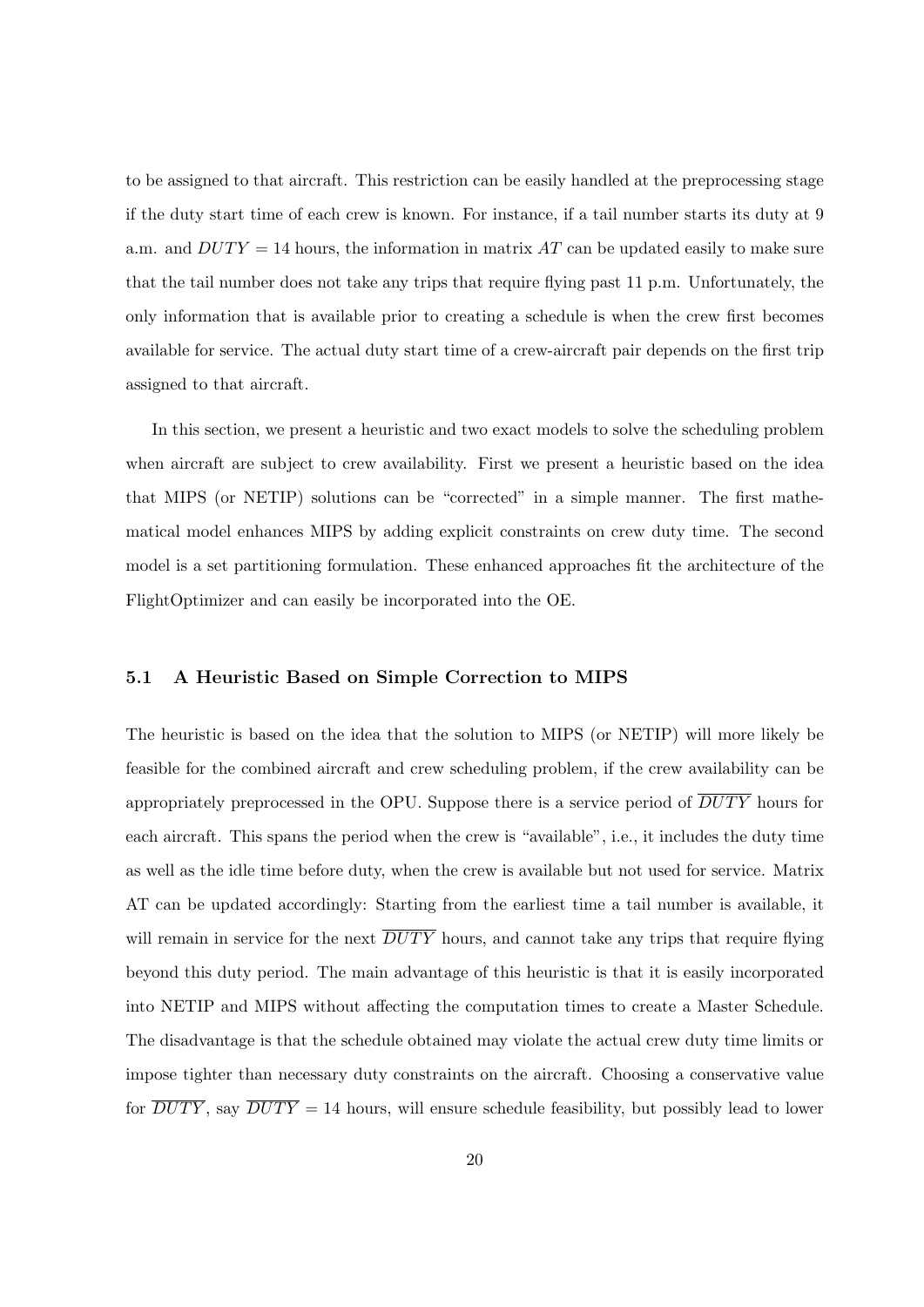aircraft utilization and higher cost. On the other hand, longer  $\overline{DUTY}$  results in a more costefficient schedule, but at a higher risk of infeasibility. We tested different  $\overline{DUTY}$  from 14 to 16 hours with increments of half an hour. Our computational results indicate that  $\overline{DUTY} = 14.5$ hours achieve the best tradeoff between schedule feasibility and schedule efficiency in terms of total operational cost.

The heuristic - called RESTORE - restores the feasibility of a schedule created by MIPS (or NETIP) that uses preprocessed data based on a preselected  $\overline{DUTY}$  value. Here is the description:

- Step 1: Using  $\overline{DUTY}$ , preprocess the data, solve the problem and get Master Schedule.
- Step 2: If the Master Schedule obtained in Step 1 is feasible, goto step 5.
- Step 3: Undo all the aircraft-trip assignments that violate  $DUTY$ . Append all of these released trips to the restore queue.
- Step  $\lambda$ : For each trip in the *restore queue*,

Assign the trip to the aircraft which can take the trip without exceeding DUTY at the lowest cost while retaining its existing assignments. If no such aircraft exists, subcontract the trip.

Step 5: Master Schedule is feasible, pass the related information to OUI.

Notice that the computation time of RESTORE is simply determined by MIPS (or NETIP) since all the steps except Step 2 have polynomial running time (and completed within seconds in our experiments). The heuristic is not only useful to create an aircraft and crew feasible Master Schedule, but also practical for schedulers: They can update the Master Schedule during the course of the day manually following Steps 4 and 5 of RESTORE based on new information. The OUI of FlightOptimizer enables schedulers to make necessary adjustments in an effective way.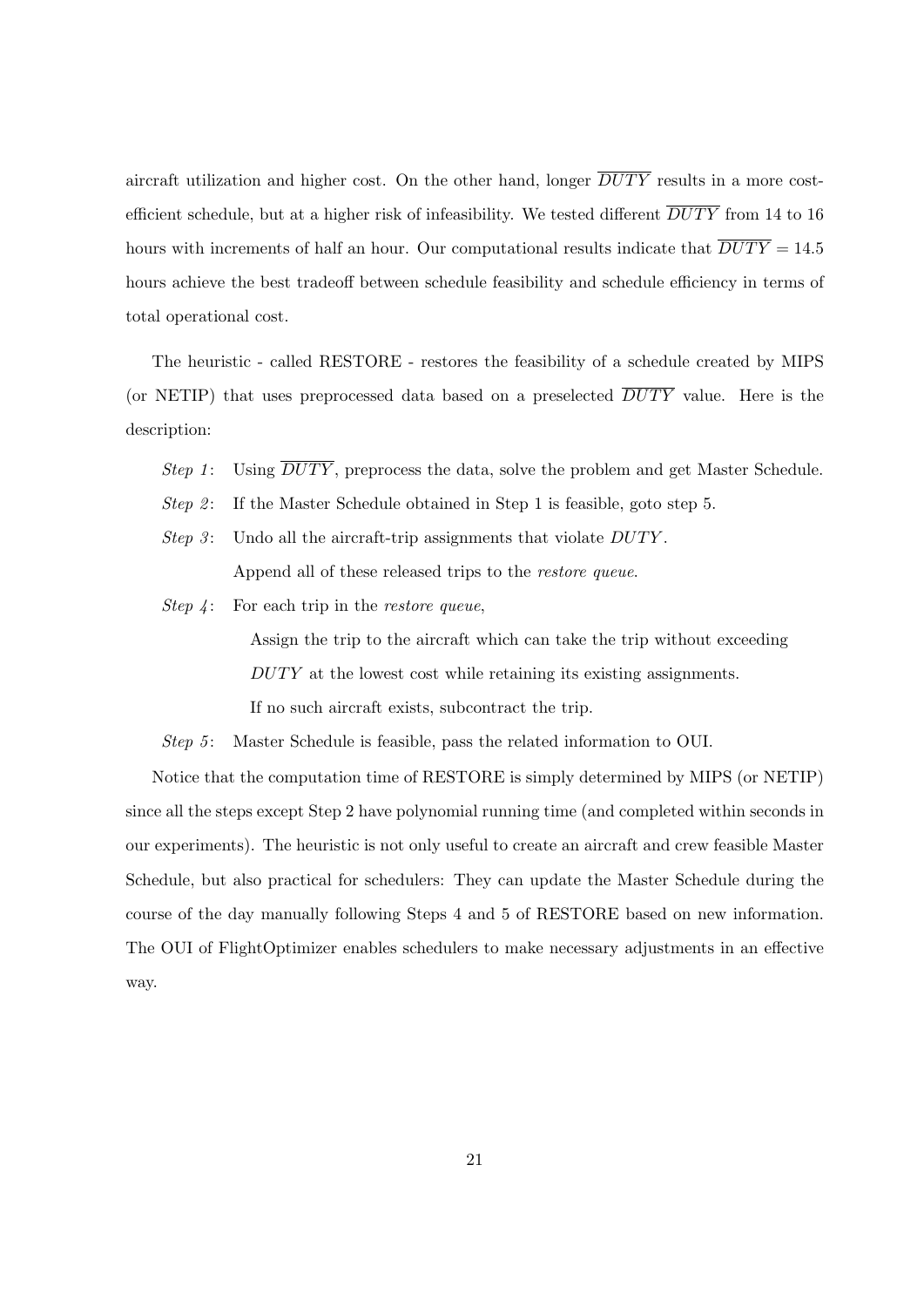#### 5.2 A MIP Model With Hard Constraints on Crew Duty Times

In a 24-hour planning horizon, there is only one duty period for the crew followed by a rest period. Let  $\text{stime}(j)$  be the departure time of trip j,  $\text{trime}(i, k)$  be the total travel time for aircraft i taking trip k and  $arepo(i, j)$  be the repositioning time from the location of aircraft i to the departure of trip  $j$ . The constraints

$$
\sum_{\{k: AT(i,k)=1\}} [stime(k) + time(i,k)] \cdot Z_{ik0}
$$
\n
$$
- \sum_{\{j: AT(i,j)=1\}} [stime(j) - atrepo(i,j)] \cdot Z_{i0j} \le DUTY \quad (15)
$$

are added to MIPS for each  $i = 1, ..., N$  to ensure that the time between the first departure of the day (i.e., the time aircraft starts service) and the last landing of the day (i.e., the time aircraft completes service) does not exceed  $DUTY$  hours. We call this new MIP formulation MIPS-CREW.

#### 5.3 A Set Partitioning Based Formulation

An alternative approach for solving the aircraft scheduling problem with crew duty time restrictions is to use a set partitioning formulation. The idea is to assign tail numbers to feasible routes to ensure that each tail number is assigned to at most one route and each trip is assigned to a tail number or a charter. The set partitioning approach is very appealing for problems where costs are nonlinear and discrete, and complicated operational rules are imposed. One such problem is crew scheduling by commercial airlines [2], which is similar to the combined aircraft and crew scheduling problem faced by FMCs. In both cases, "resources" (aircraft in case of FMCs and crew in case of commercial airlines) have to be assigned to a set of trips, and all trips have to be covered. However, there are three major differences: (i) Each crew schedule in commercial airlines starts and ends at the same crew base, which is the city where the crew is stationed. In FMCs, even though the crew travel to their home bases periodically, they can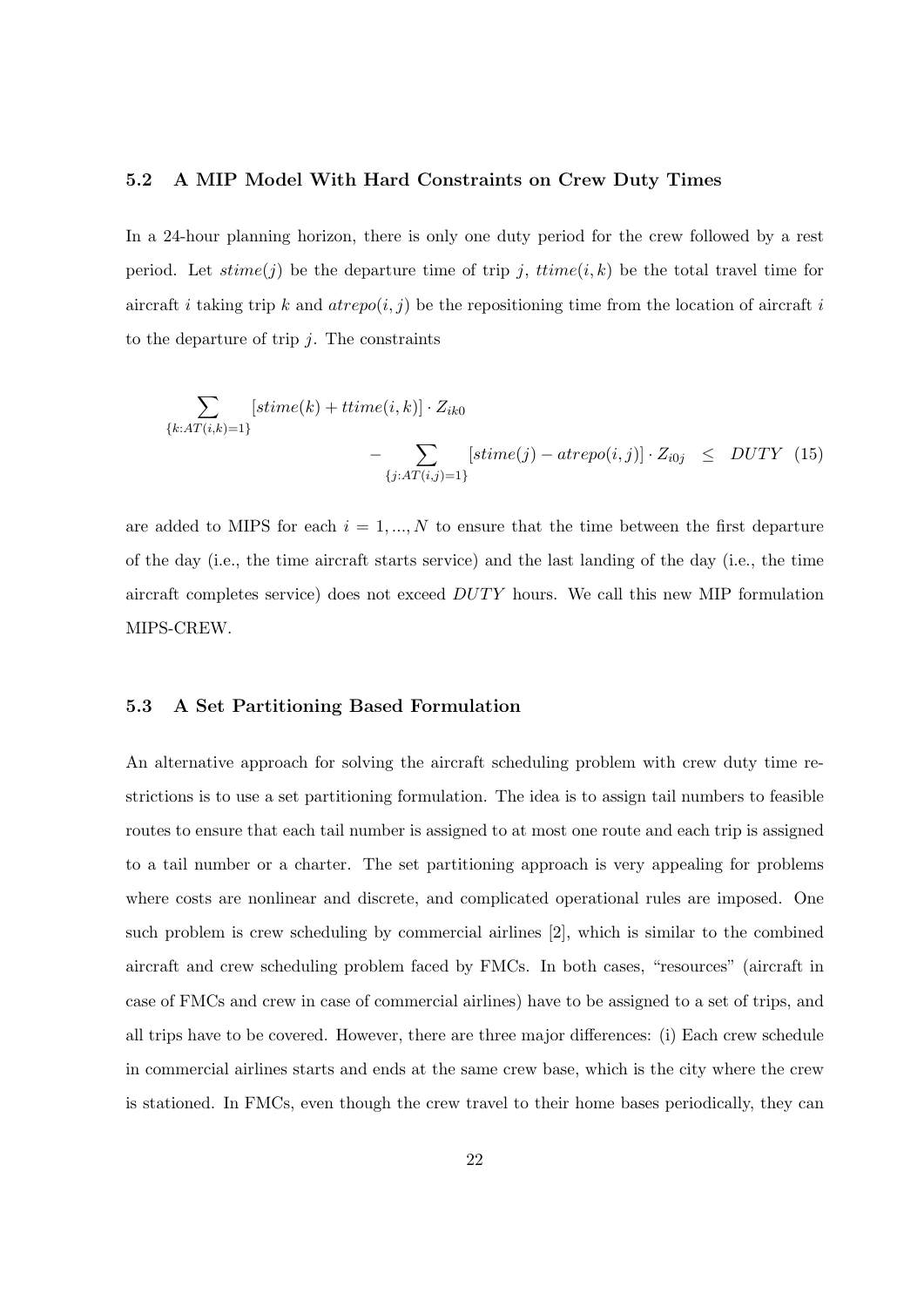come on or off duty at any location because of the nature of the business. The travel from a home base to the location where the duty is to start is usually provided by means other than the company aircraft. (ii) Commercial airlines aim to minimize the costs related to long or frequent layovers within a duty period, long overnight rests away from base, and repositioning. FMCs minimize the repositioning cost, subcontracting cost and hidden costs. The repositioning is rare in commercial airlines while it is common in FMCs. (iii) Subcontracting is not an option in commercial airlines.

We use the following notation in our formulation:

$$
\begin{aligned}\n\Omega^i &= \text{ the set of feasible routes for tail number } i, \ i = 1, ..., M+N. \\
p &= \text{ a feasible route}, \ p \in \Omega^i. \\
c_{ip} &= \text{ the total cost of taking route } p \text{ by tail number } i, \ i = 1, ..., M+N \text{ and } p \in \Omega^i. \\
a^i_{jp} &= \begin{cases}\n1, & \text{if trip } j \text{ is on route } p \\
0, & \text{otherwise}\n\end{cases}, \ p \in \Omega^i, \ i = 1, ..., M+N \text{ and } j = 1, ..., M. \\
0, & \text{otherwise}\n\end{aligned}
$$
\n
$$
\theta_{ip} = \begin{cases}\n1, & \text{if tail number } i \text{ takes route } p \\
1, & \text{otherwise}\n\end{cases}, \ p \in \Omega^i \text{ and } i = 1, ..., M+N.\n\end{cases}
$$

Note the tail numbers are indexed from 1 to  $N + M$  where the last M tail numbers denote charters as opposed to company aircraft. Each tail number  $N + i$  has only one feasible route which is associated with trip  $i$ , and the cost of the route is the charter cost of that trip. Feasible routes for the company aircraft can be determined using the same preprocessing rules used by MIPS (see Section 3.1) ensuring that the crew duty limits are not exceeded when a number of trips are assigned to an aircraft.

The Master Problem (MP) is

$$
(MP) \qquad Min \sum_{i=1}^{M+N} \sum_{p \in \Omega^i} c_{ip} \theta_{ip}
$$

$$
\sum_{i=1}^{M+N} \sum_{p \in \Omega^i} a_{jp}^i \theta_{ip} = 1, \qquad j = 1, ..., M
$$
(16)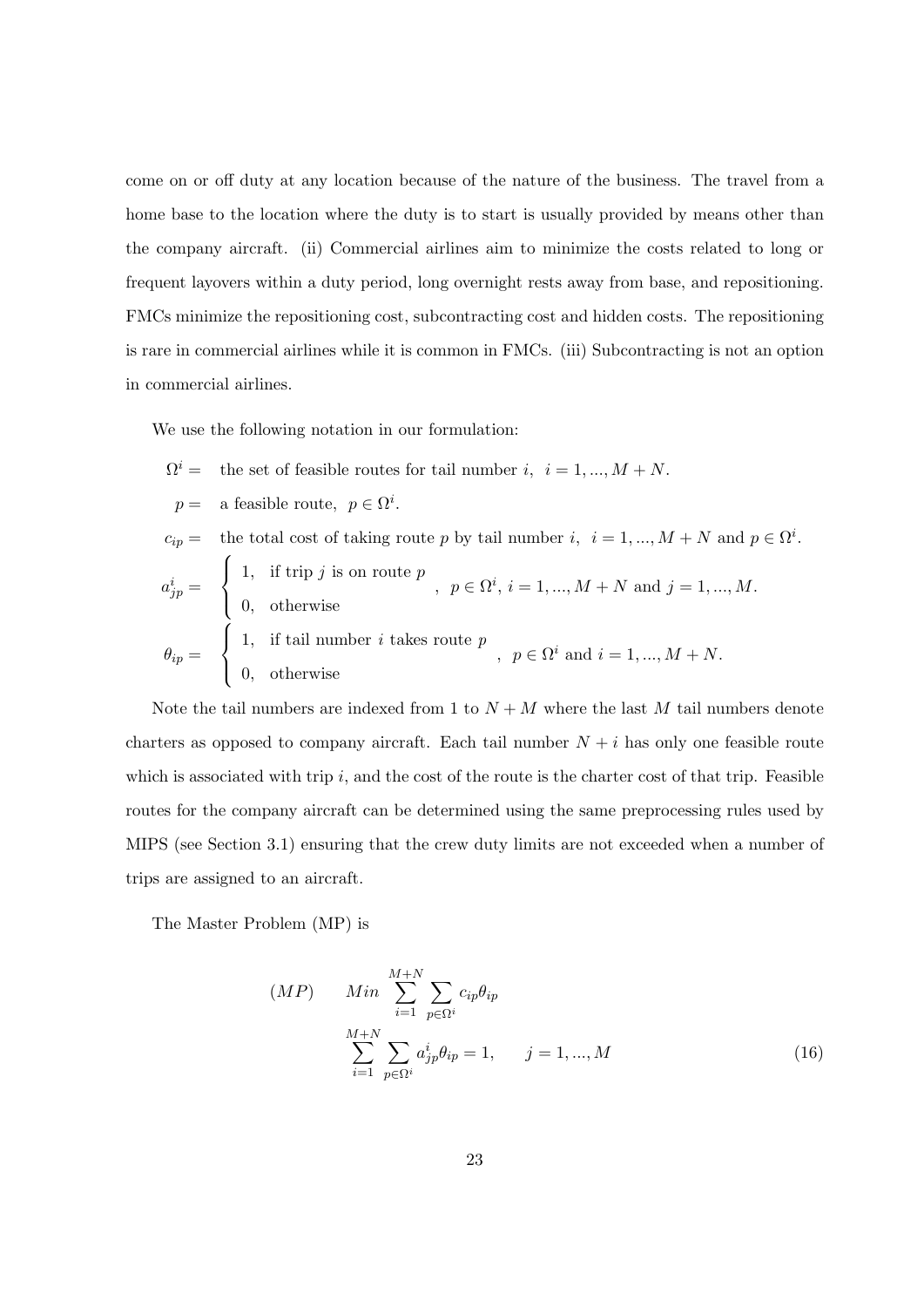$$
\sum_{p \in \Omega^i} \theta_{ip} \le 1, \qquad i = 1, \dots, M + N \tag{17}
$$

$$
\theta_{ip} \in \{0, 1\}, \quad i = 1, ..., M + N, \text{ and } p \in \Omega^i.
$$
\n(18)

where constraints (16) ensure that each trip is taken either by one tail number or by a charter and constraints (17) ensure that a tail number is assigned to at most one route.

One possible approach (we call it SP) for solving MP is to generate all feasible routes and then solve the model as a standard integer program. There are two drawbacks of this approach. The number of feasible routes might be quite high, hence, generating all of them may not be computationally feasible. Even if the routes could be generated, the resulting model might not be solvable in a reasonable time with a commercial solver, given the high number of 0-1 variables. Given these drawbacks of SP, the author of [12] follows a slightly different approach for solving the set partitioning model for charter aircraft scheduling problem. He generates only a subset of the feasible routes, and then uses a customized solver. While it is computationally more efficient than SP, this approach does not guarantee optimality. Another approach for solving the (large scale) set partitioning problems is branch-and-price (BP), which combines column generation and branch-and-bound (B&B). Next, we discuss the BP approach we used for solving the combined aircraft and crew scheduling problem.

#### 5.3.1 Branch and Price Method

The standard approach to solving integer programming problems is branch-and-bound (B&B). At each branch of the B&B tree, we solve the LP relaxation of the integer problem. However, given the large number of potential columns (variables) in the MP, generating all columns upfront and solving the relaxation of MP exactly might be challenging. A computationally more efficient approach is column generation. The general idea of column generation is to start with a manageable subset of columns and generate new favorable columns to enter the basis. The linear relaxation of MP over a subset of the variables is called the restricted master problem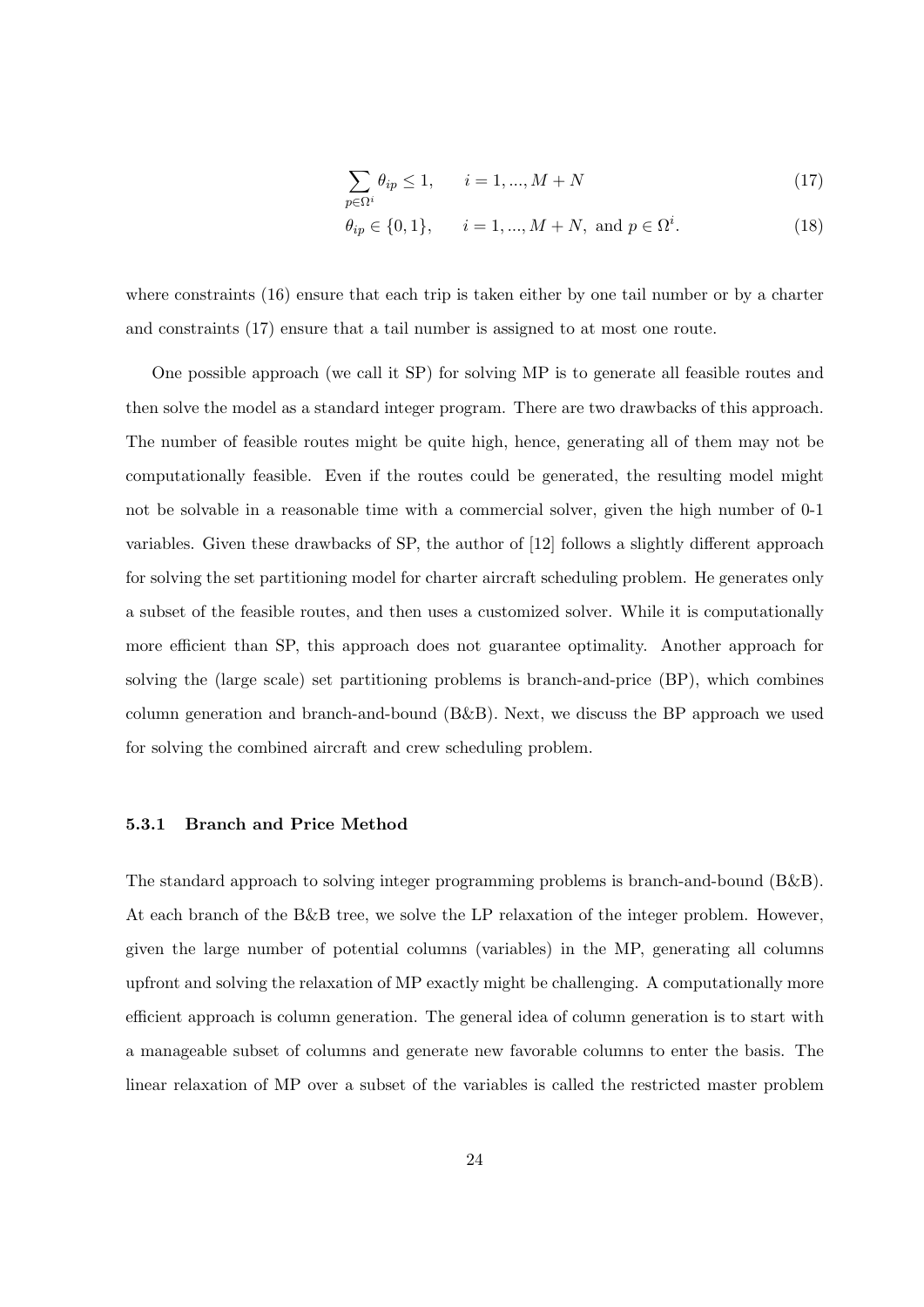(RMP). The BP method first solves the RMP for a given set of columns using the simplex method. Then, dual variables  $\alpha_j$  and  $\gamma^i$  where  $i = 1, ..., M + N$  and  $j = 1, ..., M$ , associated with constraints (16) and (17) respectively, are generated and passed to the following pricing subproblem - called PP -

$$
(PP) \quad Min_{p \in \Omega^i} \ \bar{c}_{ip} = c_{ip} - \sum_j \alpha_j a_{jp}^i - \gamma^i, \quad i = 1, ..., N + M,
$$
\n(19)

to price out favorable columns. Let  $\bar{c}_{ip}$  be the updated marginal cost for tail number i taking route p. If  $\bar{c}_{ip} \geq 0$  for all  $i = 1, ..., N + M$ , then there is no column with a negative reduced cost and the current primal solution solves the RMP optimally. Otherwise, a subset of new columns is selected and added to the RMP. This completes one iteration and the enlarged RMP is re-optimized. The procedure continues until no column with negative reduced cost can be found.

These ideas are combined with a B&B scheme in the following branch-and-price algorithm.

- Step 1: Determine an initial set of feasible columns, form the RMP, and go to Step 3.
- *Step 2*: Choose a variable (or node) to branch.
- Step 3: Solve the LP relaxation of the RMP and pass the dual variables to the PP.
- Step  $\lambda$ : If columns with negative reduced costs in the PP exist, select a subset of those columns, add them to the RMP and go to Step 3. Otherwise, go to Step 5.

Step 5: If solution is integral, fathom. Otherwise, go to Step 2.

Branch-and-price approach has been used to solve large integer programs. For more information about this approach and implementation issues see [16] and [14].

#### 5.3.2 Implementing the Branch and Price Algorithm

In this section we discuss several important implementation issues involved in the BP.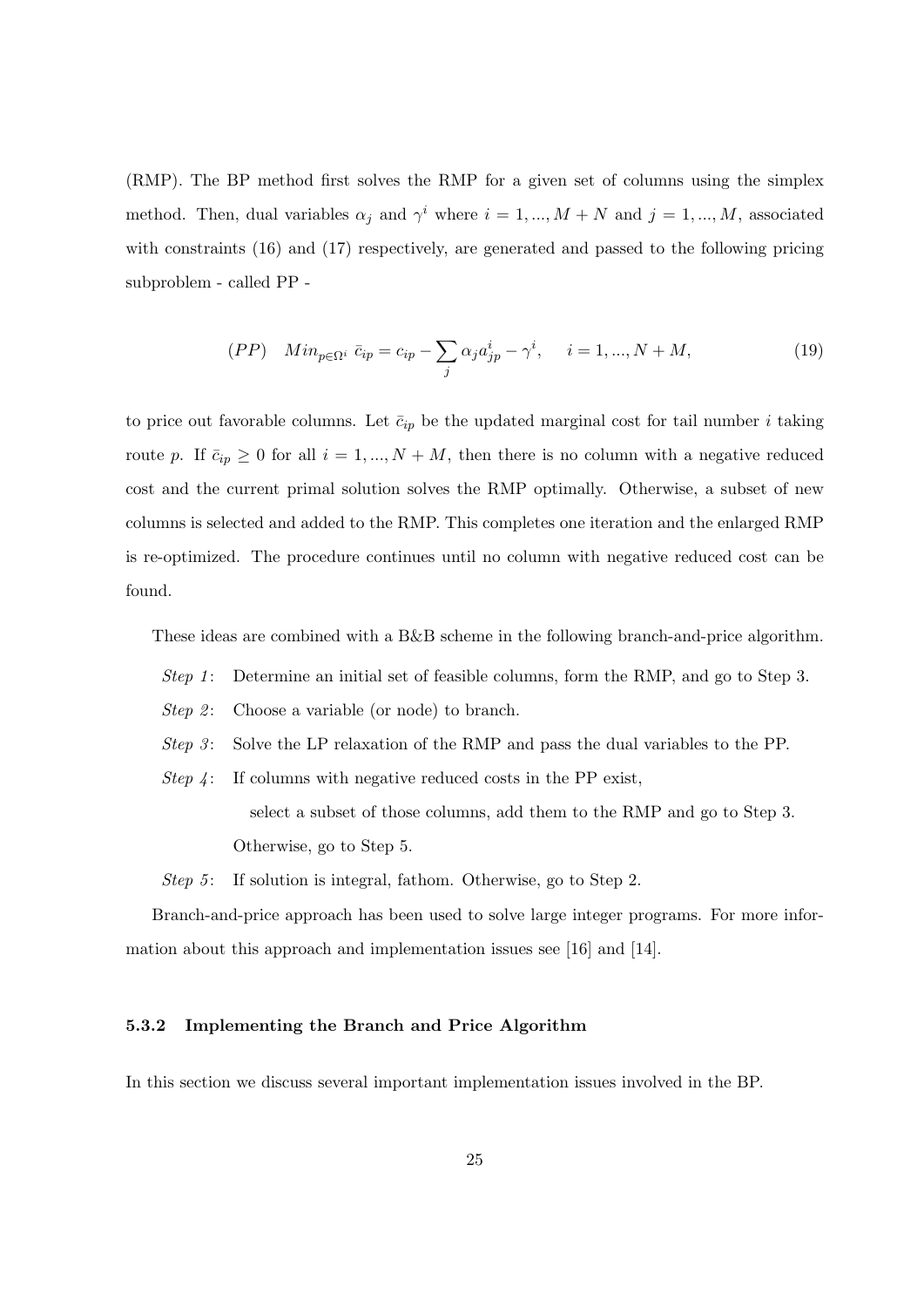Feasible Routes: The pricing problem is to select favorable feasible routes and add them to the RMP. Filtering the input data via the OPU eases the creation of feasible routes. To generate a feasible route for tail number  $i$ , we can simply start with its first trip, say  $j_1$  if  $AT(i, j_1) = 1$ . Its second trip  $j_2$  can be appended to the route if  $ATT(i, j_1, j_2) = 1$ , a third trip  $j_3$  is appended if  $ATT(i, j_2, j_3) = 1$  and so on. This procedure continues as long as crew duty time restrictions for an aircraft are not violated.

**Pricing Strategy:** We need to decide which of the favorable columns to price out from the PP to incorporate into the RMP. Detailed discussions are provided in [1] and [17] on selecting favorable columns. Their computational experience suggests that if the pricing problem can be solved to optimality in an efficient manner, then adding only the most profitable column is the best strategy. The pricing subproblem in our application (the combined aircraft and crew scheduling problem), i.e., generating the most profitable feasible column, is a constrained shortest path problem, which is NP-complete. To solve the pricing subproblems exactly, we generate all feasible routes once at the very beginning (using the filtered input data from the OPU in the FlightOptimizer), and then select the most profitable feasible route at each node of the branch-and-bound tree (and at each iteration of column generation) by complete enumeration. For large problem instances, our computational results show that the BP approach implemented in this fashion is more efficient than SP. Note that since we solve the pricing subproblem exactly, our implementation of BP is an exact solution approach.

Branching Rule: Since the coefficients of the constraint matrix in our problem are all binary, we use the branching idea introduced by [13], which leads to a general branching rule where rows l and m should be covered by the same column on one branch and by different columns on the other. Applied to our problem, it simply requires that trips  $l$  and  $m$  be covered by the same feasible route on the left branch and by different feasible routes on the right branch. Columns in the RMP violating the branching constraints are removed and only the columns satisfying the branching constraints are priced out from the PP. Since the number of branching pairs is finite, the algorithm terminates after a finite number of branches. When no more branching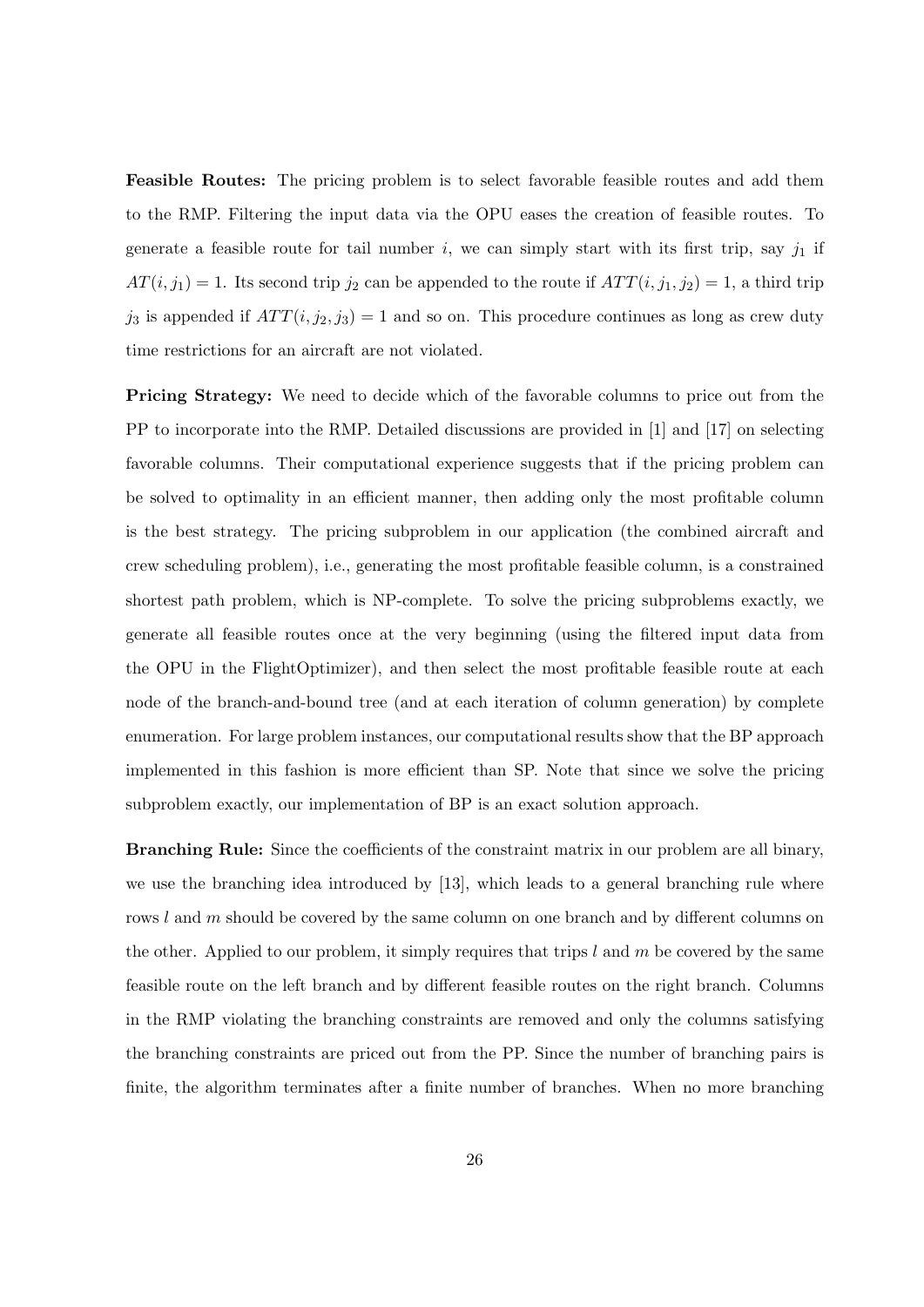

Figure 3: Cost saving by MIPS-CREW and BP compared to RESTORE

pair can be found, the solution of the RMP must be integer.

#### 5.4 Computational Performance of Enhanced Scheduling Methods

We test RESTORE, MIPS-CREW and BP on the same random data sets used for NETIP and MIPS in Section 4.3. We compare the solution quality obtained by these methods in terms of the total costs in Figure 3. The total computation time of these three methods is presented in Table 3, which includes both the setup time and solution time taken by OE to solve the problem. RESTORE uses MIPS in these experiments.

We solve BP to optimality, hence, the total cost of the schedule created by BP is the same as the one by MIPS-CREW. The total costs of the schedules obtained by RESTORE is compared to that of MIPS-CREW (or BP) in Figure 3. We only report the solution quality for high fleet sizes  $(N = 50, 70, 100)$  and high load factors  $(l = 2, 3)$ . The values we report are average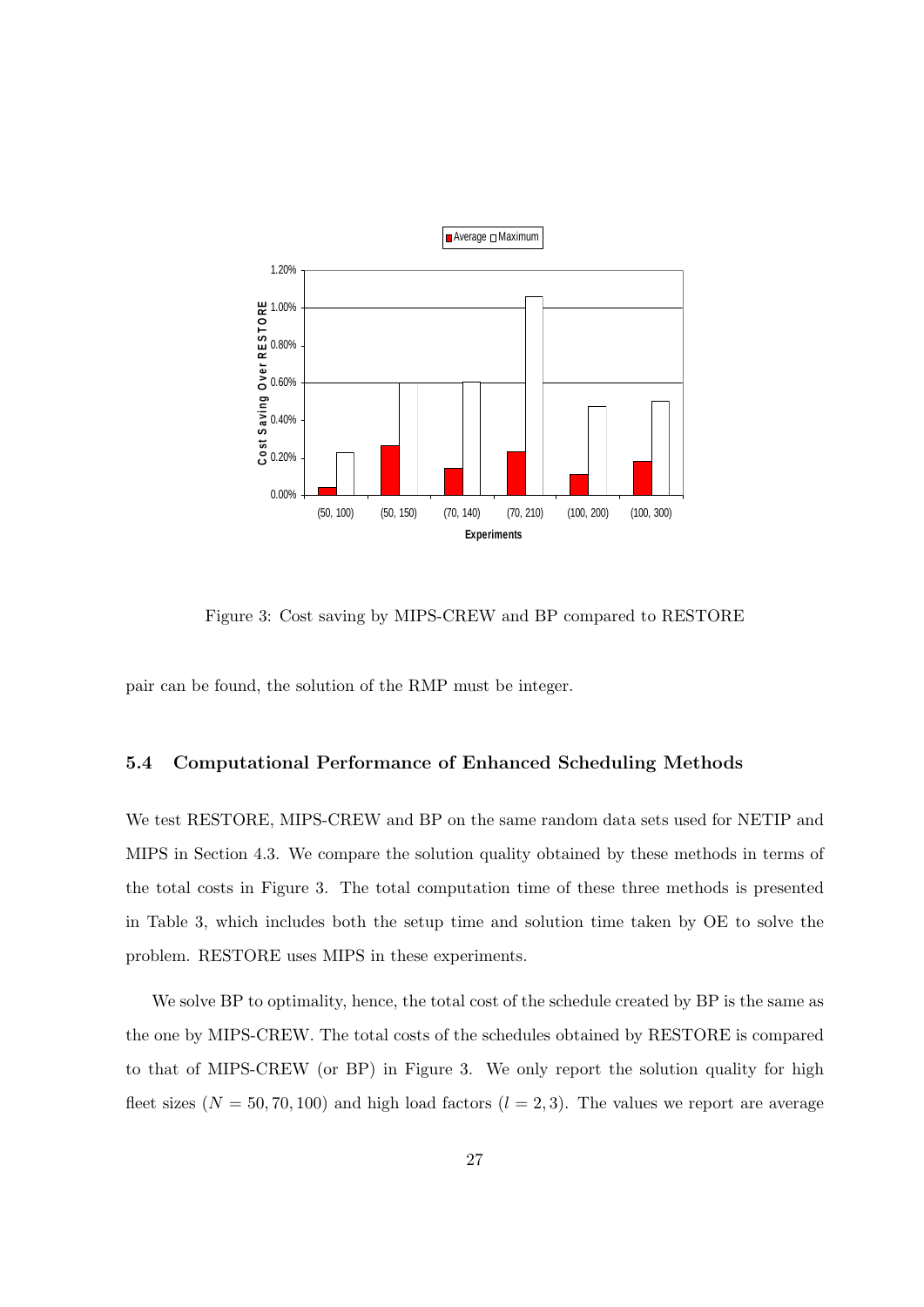| Experiment | Total Computation Time |           |         |  |  |  |
|------------|------------------------|-----------|---------|--|--|--|
| (N,M)      | <b>RESTORE</b>         | MIPS-CREW | BP      |  |  |  |
| (10, 10)   | 0.01                   | 0.01      | 0.61    |  |  |  |
| (10, 20)   | 0.02                   | 0.02      | 0.64    |  |  |  |
| (10, 30)   | 0.03                   | 0.05      | 0.65    |  |  |  |
| (30, 30)   | 0.07                   | 0.17      | 0.77    |  |  |  |
| (30, 60)   | 0.26                   | 0.97      | 1.40    |  |  |  |
| (30, 90)   | 0.70                   | 4.14      | 2.92    |  |  |  |
| (50, 50)   | 0.30                   | 1.86      | 1.61    |  |  |  |
| (50, 100)  | 2.25                   | 13.47     | 8.88    |  |  |  |
| (50, 150)  | 12.47                  | 77.12     | 27.27   |  |  |  |
| (70, 70)   | 1.06                   | 2.53      | 6.02    |  |  |  |
| (70, 140)  | 14.58                  | 63.09     | 47.21   |  |  |  |
| (70, 210)  | 74.10                  | 744.69    | 158.26  |  |  |  |
| (100, 100) | 5.82                   | 21.87     | 28.17   |  |  |  |
| (100, 200) | 75.27                  | 357.65    | 259.56  |  |  |  |
| (100, 300) | 970.38                 | 12709.20  | 1359.12 |  |  |  |

Table 3: Average computation time of RESTORE, MIPS-CREW and BP to solve randomly generated problems

and maximum values over all the ten instances randomly created in each experiment. The cost savings (in percentage) achieved by MIPS-CREW and BP over RESTORE are represented in Figure 3. RESTORE can obtain feasible schedules that have costs 0.27% (on average) higher than the optimal solution. The maximum optimality gap for RESTORE is less than 1.1%.

MIPS-CREW generates optimal solutions at a cost of long computation time. MIPS-CREW outperforms BP in small size problems. However, when  $N \geq 50$  and  $l \geq 2$ , BP's computational advantage becomes visible. When  $(N, M) = (100, 300)$ , it takes around 22 minutes for BP to generate an optimal solution, which is nine times faster than MIPS-CREW. RESTORE is faster than both MIPS-CREW and BP.

In general, although MIPS-CREW creates optimal schedules, it is too slow to be a practical solution. RESTORE is a promising alternative for practical purposes in terms of simplicity, solution quality and computation time. However, it is not flexible to handle longer planning horizons with multiple duty periods. BP is potentially the best alternative for solving large scale problems with high load factors and long planning horizons.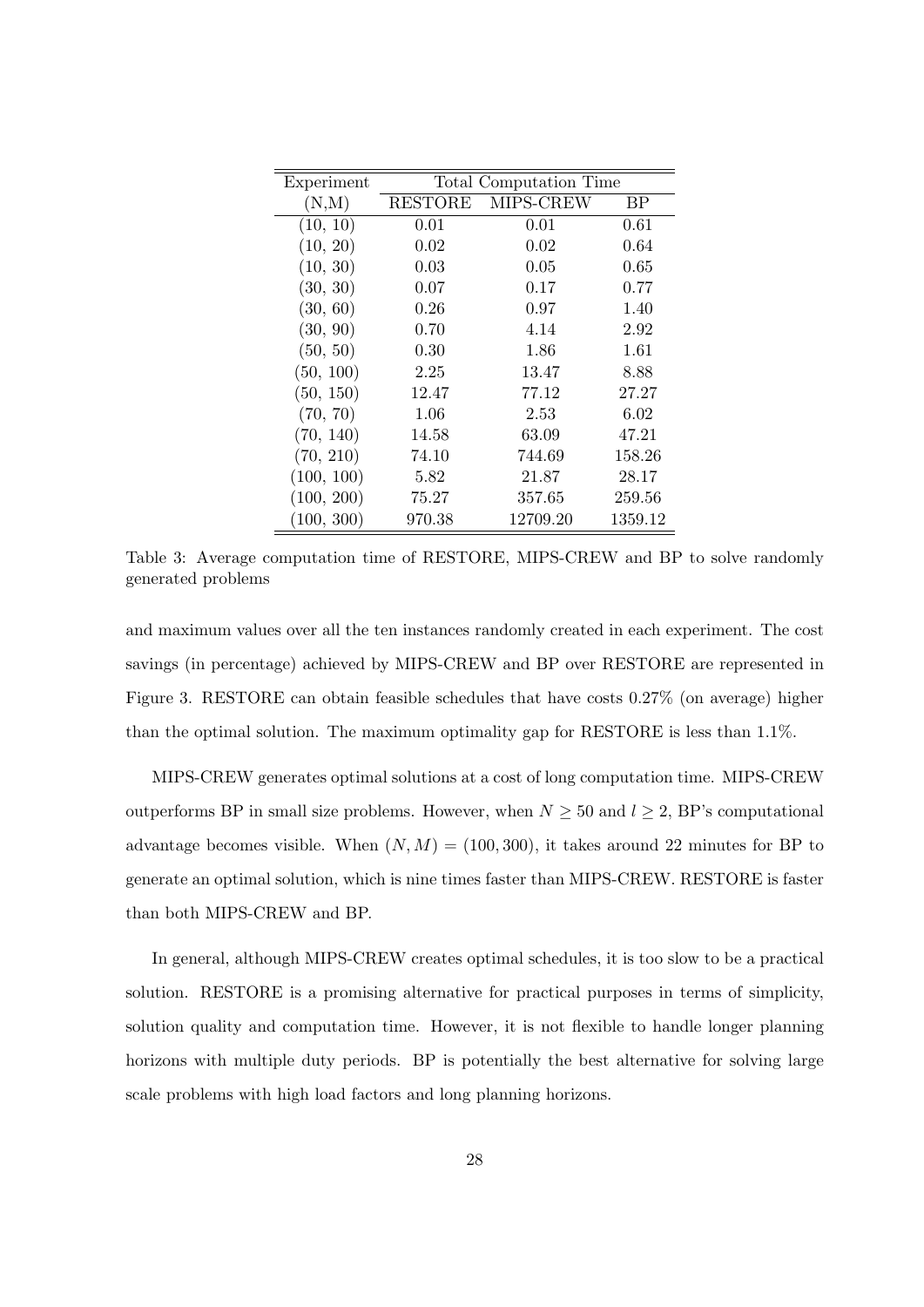|                  |           |                 | Aircraft Scheduling | Combined Aircraft and Crew Scheduling    |                |               |  |
|------------------|-----------|-----------------|---------------------|------------------------------------------|----------------|---------------|--|
|                  |           | <b>NETIP</b>    | <b>MIPS</b>         | <b>RESTORE</b><br>MIPS-CREW              |                | BP            |  |
| Complexity in    |           |                 |                     |                                          |                |               |  |
| Implementation   |           | $_{\text{Low}}$ | Medium              | Medium<br>Medium                         |                | High          |  |
| Solution Quality |           | Optimal         | Optimal             | Optimality<br>gap range<br>$(0, 0.27\%)$ | Optimal        | Optimal       |  |
| Flexibility      |           | $_{\text{Low}}$ | Low                 | Low                                      | Low            | High          |  |
| Average          | SL        | (0.02, 0.22)    | (0.02, 0.29)        | (0.02, 0.29)                             | (0.01, 1.86)   | (0.61, 1.61)  |  |
| Computation      | <b>SH</b> | (0.02, 32.66)   | (0.02, 12.47)       | (0.02, 12.47)                            | (0.02, 77.12)  | (0.64, 27.27) |  |
| Time             | LL        | (0.22, 3.46)    | (0.29, 5.83)        | (0.29, 5.83)                             | (1.86, 21.87)  | (1.61, 28.17) |  |
| (CPU seconds)    | LH        | (3.15, 2183)    | (2.25, 970)         | (2.25, 970)                              | (13.47, 12709) | (8.88, 1359)  |  |

Table 4: Feature summary of different models

### 6 Conclusion and Future Research

We described a scheduling decision support tool, FlightOptimizer, for a major fractional management company (FMC) that operates fractional ownership aircraft. We first implemented a network flow model, called NETIP, for the aircraft scheduling problem. Because of its simplicity in implementation, NETIP has been used as the optimization engine in the company since Spring 2002. The average utilization of created schedules – a performance indicator used by senior executives – has increased to over  $70\%$ , compared to  $62\%$  before the implementation.

After the successful implementation of NETIP, the company asked for potential enhancements and alternative models for solving large instances of the aircraft scheduling problem and the combined aircraft and crew scheduling problem. Hence, we developed three alternative models and heuristics which are presented in this paper. The features of these models in terms of complexity in implementation, computation time, solution optimality, and flexibility in covering long planning horizon and incorporating complex operational rules, are summarized in Table 4. The problems are divided into four different categories. "SL" represents small size problems ( $N \leq 50$ ) with low load factors ( $l \leq 1$ ) and "LH" represents large size problems  $(50 \le N \le 100)$  with high load factors  $(2 \le l \le 3)$ . The computation time (in CPU seconds) represents the average performance of each model using the minimal and maximal times in each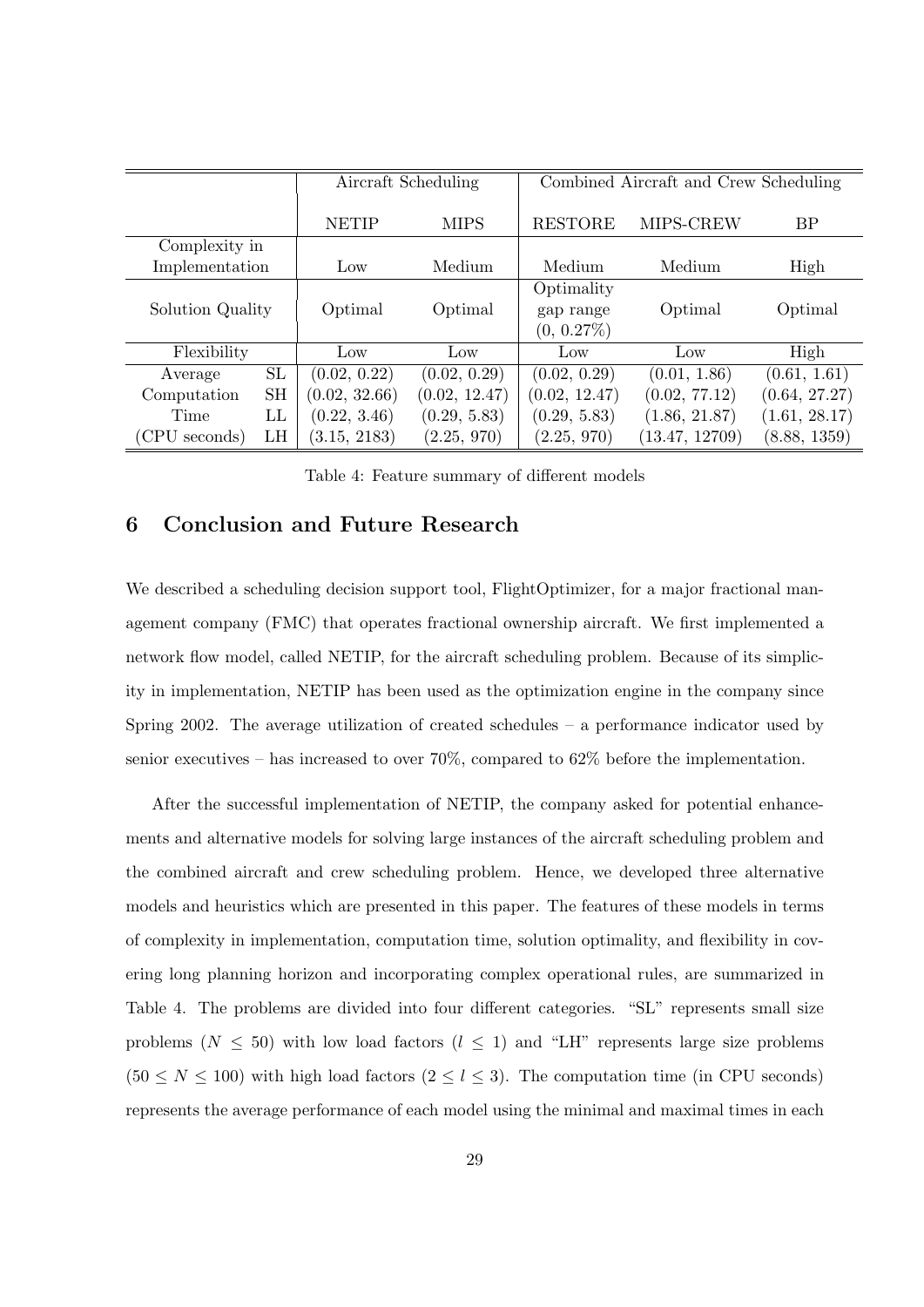category.

For the aircraft scheduling problem, MIPS works better than NETIP, especially for the problems in the "LH" category. Among the solutions for the combined aircraft and crew scheduling problem, MIPS-CREW provides optimal solutions (for a 24-hour horizon) but is too slow to be practical. On the other hand, RESTORE can generate schedules quickly with an average optimality gap of 0.27%. Thus, RESTORE is a preferred quick add-on solution for a 24 hour planning horizon. However, to solve large size problems covering longer planning horizons and to incorporate complicated operational rules, we believe that BP is a better alternative. With our flexible, module-based decision support tool, alternative optimization models can be easily plugged into FlightOptimizer to accommodate different operational requirements.

Several extensions to our model are under investigation to address other practical challenges faced by the FMC: (i) In fractional ownership programs both demand and aircraft supply change dynamically over time. For instance in the FMC around 25% of the requested trips arrive after the original schedule is created, and each day 10-12 aircraft require unplanned maintenance. Current schedule optimization is done by assuming that the demand and supply information is deterministic over the planning horizon. When there is a change on either side, the schedule has to be modified, but has to remain close to the original one because of several practical factors. A common complaint from managers when using optimization-based decision support tools is that small changes in input often translate into dramatically different solutions that sometimes are not managerially acceptable [3]. Therefore we aim to enhance FlightOptimizer so that it can update the schedule to accommodate disruptions in real time while keeping it as close to the original one as possible. (ii) All the models presented here are tested numerically for a 24-hour planning horizon. RESTORE cannot be adjusted in a straightforward way to solve problems with longer planning horizons that involve multiple duty periods. Alternative models are presented in [6] for multiple day horizons. However, they are MIP models and likely to have poor computation time with general purpose solvers. BP remains a promising solution with only minor complications in determining feasible routes. (iii) Current scheduling solutions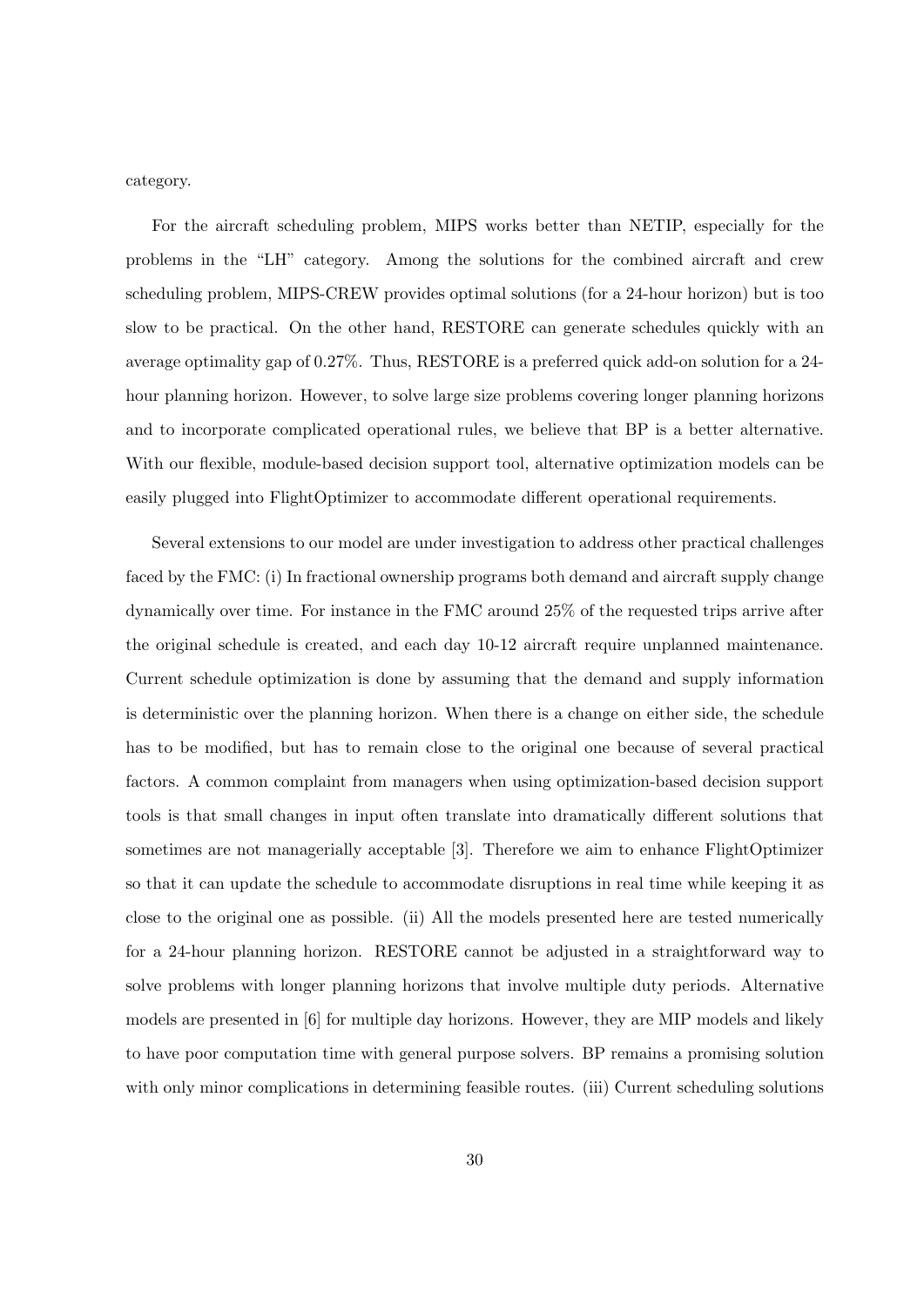consider all the trip requests as firm demand that must be satisfied by company aircraft or charter aircraft. However, it is possible that some demand is optional, i.e., should be satisfied only if it is profitable. The FMC currently sees at least two sources of optional demand: Charter requests from other companies and special requests from customers in excess of their available flight hours. We believe that enhancing the current models to incorporate optional demands is an interesting and challenging extension.

# References

- [1] C. Barnhart, E.L. Johnson, G.L. Nemhauser, M.W.P. Savelsbergh, and P.H. Vance. Branch-and-price: Column generation for solving huge integer programs. Operations Research, 46(3):316–329, 1998.
- [2] C. Barnhart, E.L. Johnson, G.L. Nemhauser, and P.H. Vance. Crew scheduling. In R.W. Hall, editor, Handbook of Transportation Science, pages 493–521. Kluwer Scientific Publishers, 1999.
- [3] G. Brown, R. Dell, and R. Wood. Optimization and persistence. Interfaces, 27(5):15–37, 1997.
- [4] S. Carey. Ultimate upgrade: More fliers decide that 1st class just isn't good enough. The Wall Street Journal, page 1, April 23 2002.
- [5] E. David. Outlook: Fractional ownership. Business& Commercial Aviation, 91(2):66, August 2002.
- [6] I. Karaesmen and P. Keskinocak. A note on scheduling time-shared aircraft: Alternative formulations for scheduling the aircraft subject to crew availability. Working paper, University of Maryland, College Park, MD, 2003.
- [7] P. Keskinocak. Corporate high flyers. OR/MS Today, December 1999.